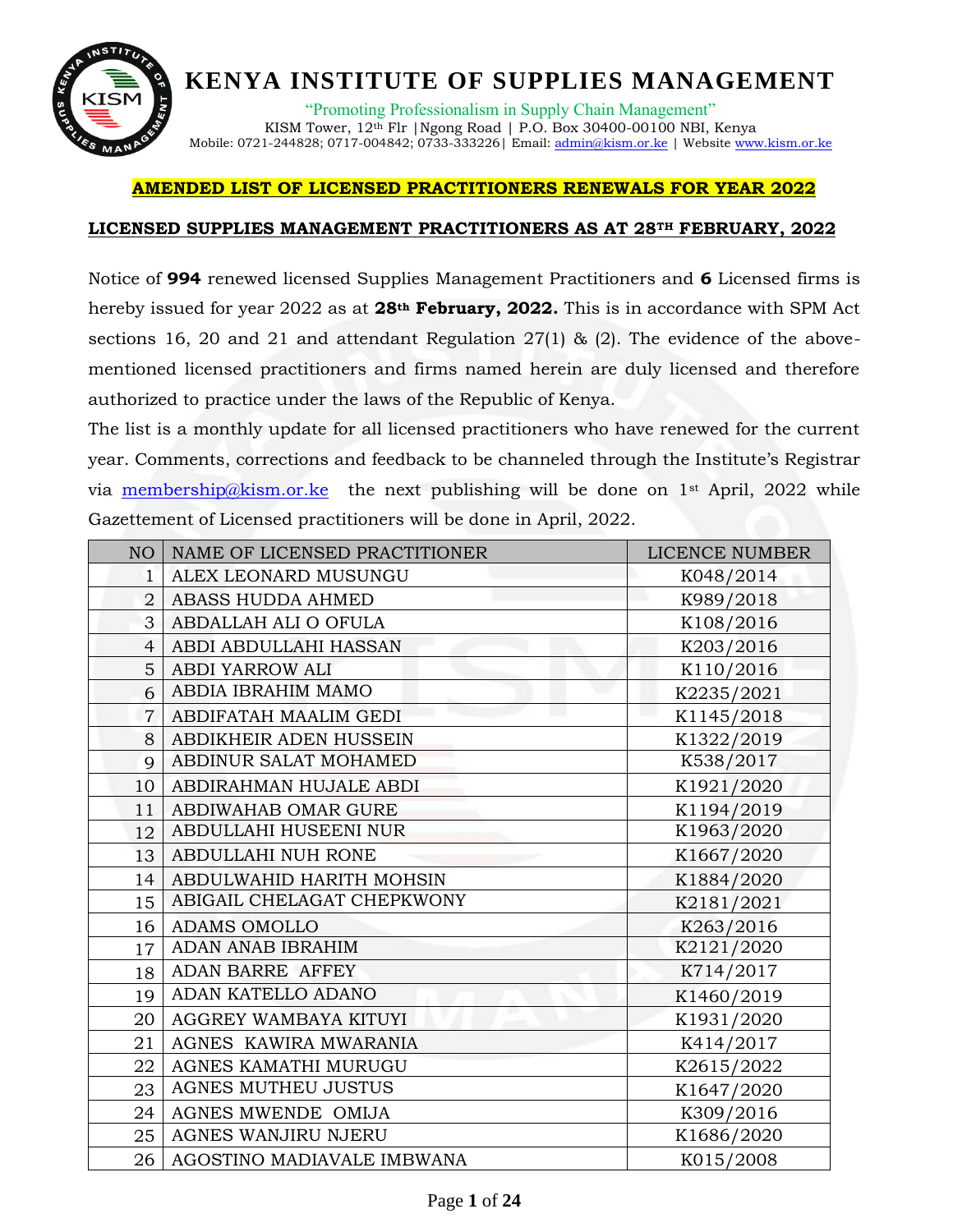

"Promoting Professionalism in Supply Chain Management"

| 27 | AHMED SAHAL DAGANE        | K2353/2021 |
|----|---------------------------|------------|
| 28 | AKOTH MATILDA AJWANG      | K1032/2018 |
| 29 | ALBERT IRUNGU MURIITHI    | K206/2016  |
| 30 | ALBERT NYACHIEO MOMANYI   | K1206/2019 |
| 31 | ALEX KYALO MUTUKU         | K985/2018  |
| 32 | ALEX LUMULA LWANGU        | K324/2016  |
| 33 | ALEX MUSONYE ODANGA       | K168/2016  |
| 34 | ALEX PUNGU KARISA         | K1853/2020 |
| 35 | ALEXANDER MUTUKU KYALO    | K2126/2021 |
| 36 | ALFAYO OGAMBA ANTHONY     | K228/2016  |
| 37 | ALFRED KIMUTAI BALIACH    | K134/2016  |
| 38 | ALFRED MWAENGO WAROMBO    | K1238/2019 |
| 39 | ALFRED WAMUKOTA SIFUMA    | K1099/2018 |
| 40 | ALI DIKA WAKO             | K1202/2019 |
| 41 | ALI HAMISI MATSUDZO       | K2655/2022 |
| 42 | ALI IDDI MWIN'JAKA        | K495/2017  |
| 43 | ALICE WANGUI GATUMIA      | K1537/2020 |
|    | 44 ALICE WANJIRU NJERI    | K466/2017  |
| 45 | ALLAN KILALIA WASHIALI    | K1748/2020 |
| 46 | ALLAN MULOMA KADENGE      | K1076/2018 |
| 47 | ALLAN MWANGI MUTURI       | K045/2014  |
| 48 | ALLOICE KING'ALA NGEREZA  | K2054/2020 |
| 49 | ALMAS SHUMA MWANZOKA      | K2303/2021 |
| 50 | AMBROSE GITENGE RIASI     | K1687/2020 |
| 51 | AMINAZAHRA MOHAMUD SIGAT  | K391/2017  |
| 52 | <b>AMON KIMELI MUGE</b>   | K524/2017  |
| 53 | <b>AMOS CHOMBA MUGO</b>   | K1481/2019 |
| 54 | AMOS MUREGI KIMANI        | K728/2018  |
| 55 | AMOS NYAMAWI MWANGALA     | K2620/2022 |
| 56 | AMRIYA ISSA YAHYA         | K2646/2022 |
| 57 | ANASTASIA WAGIKUYU GITHUA | K1184/2019 |
| 58 | ANDREW KAI ANDERSON       | K793/2018  |
| 59 | ANDREW KIARIE NJERU       | K074/2016  |
| 60 | ANISA MOHAMED AHMED       | K2598/2021 |
| 61 | ANN MERCY ACHOLA ODINDO   | K356/2016  |
| 62 | ANN SYOVATA MUTUA         | K1763/2020 |
| 63 | ANN WAITHIRA WAGATIRA     | K1001/2018 |
| 64 | ANN WANJIKU NDUNG'U       | K2565/2021 |
| 65 | ANNE ATIENO OGENDO        | K2089/2020 |
| 66 | ANNE AUMA OTIT            | K1246/2019 |
| 67 | ANNE GACHERI MUTHAMIA     | K316/2016  |
| 68 | ANNE JERONO               | K1240/2019 |
| 69 | ANNE NDARAMA CHOPETA      | K1755/2020 |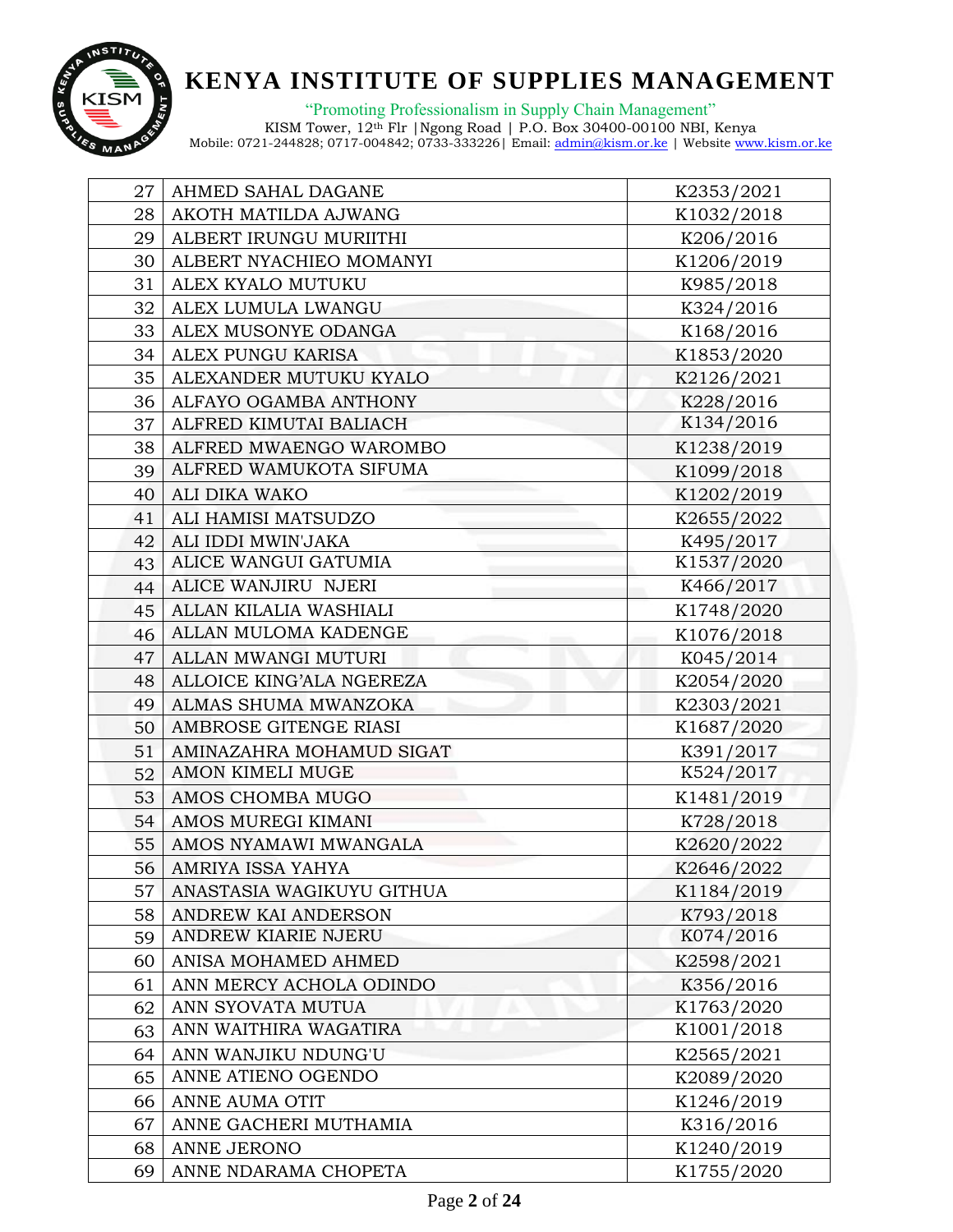

"Promoting Professionalism in Supply Chain Management"

| 70  | ANNE NYAKIO KAMARU         | K650/2017  |
|-----|----------------------------|------------|
| 71  | ANNE WANGUI BURUGU         | K2114/2020 |
| 72  | ANNESSSER NDUTA KIARIE     | K1159/2018 |
| 73  | ANTHONY KARIMI MUNYERIA    | K761/2018  |
| 74  | ANTHONY KIPKEMOI KORIR     | K245/2016  |
| 75  | ANTHONY LUNG'AHO LUSULI    | K173/2016  |
| 76  | ANTHONY NDAGO TUNJE        | K696/2017  |
| 77  | ANTHONY ODUOR OMORO        | K2282/2021 |
| 78  | ANTONETTE CHEBET MUEMA     | K028/2010  |
| 79  | ANTONEY OMONDI OCHIENG     | K2516/2021 |
| 80  | ANTONEY OMONDI OCHIENG     | K1519/2020 |
| 81  | ANTONY MAIYUKU MUTUA       | K2347/2021 |
| 82  | ANTONY OCHIENG OGWANG      | K1272/2019 |
| 83  | ASENATH KERUBO BWANA       | K2000/2020 |
| 84  | BACKSTONE OTIENO ANG'ANA   | K083/2016  |
| 85  | BATETAH RABECCAH KHAYECHA  | K836/2018  |
| 86  | BEATRICE ANYANGO OHITO     | K498/2017  |
|     | 87 BEATRICE APIYO ONYANGO  | K1650/2020 |
| 88  | <b>BEATRICE AYOTI</b>      | K383/2017  |
| 89  | BEATRICE CHELANGAT         | K848/2018  |
| 90  | BEATRICE MBAISI AMBEHI     | K539/2017  |
| 91  | BEATRICE MUKUHI KINYANJUI  | K1169/2019 |
| 92  | <b>BEATRICE TAIGONG</b>    | K355/2016  |
| 93  | BENARD MONG'ERI NDEMO      | K189/2016  |
| 94  | <b>BENARD OCHIENG</b>      | K2240/2021 |
|     | 95   BENARD OMONDI OKELLO  | K1847/2020 |
| 96  | BENARD OMORO BOSIRE        | K2634/2022 |
| 97  | BENEDETTA NTHENYA KAVISA   | K1253/2019 |
| 98  | BENEDICT KIEMA KAVUA       | K129/2016  |
| 99  | BENEDICT MUOKI MATIBO      | K616/2017  |
| 100 | BENEDICT MUTINDA KIMWAKI   | K090/2016  |
| 101 | BENJAMIN MUSYOKA MUTUA     | K1936/2020 |
| 102 | BENJAMIN NYARIKI ONCHOKE   | K824/2018  |
| 103 | BENSON BARASA NAIBEI       | K254/2016  |
| 104 | BENSON KARANI KIRUJA       | K1316/2019 |
| 105 | BERNARD KURIA MWANGI       | K1008/2018 |
| 106 | BERNARD MBOLE KAVOO        | K679/2017  |
| 107 | BERNARD MUYA MUKUNDI       | K1051/2018 |
| 108 | BEVERLYNE LUKAMIKA LUNDU   | K267/2016  |
| 109 | BILLY BLASTO OKOTH OLICK   | K434/2017  |
| 110 | <b>BILLY KIPTOO KOECH</b>  | K315/2016  |
| 111 | BOARD ALFRED OMONDI ARUNDA | K1073/2019 |
| 112 | <b>BOAZ OKOTH AKELLO</b>   | K406/2017  |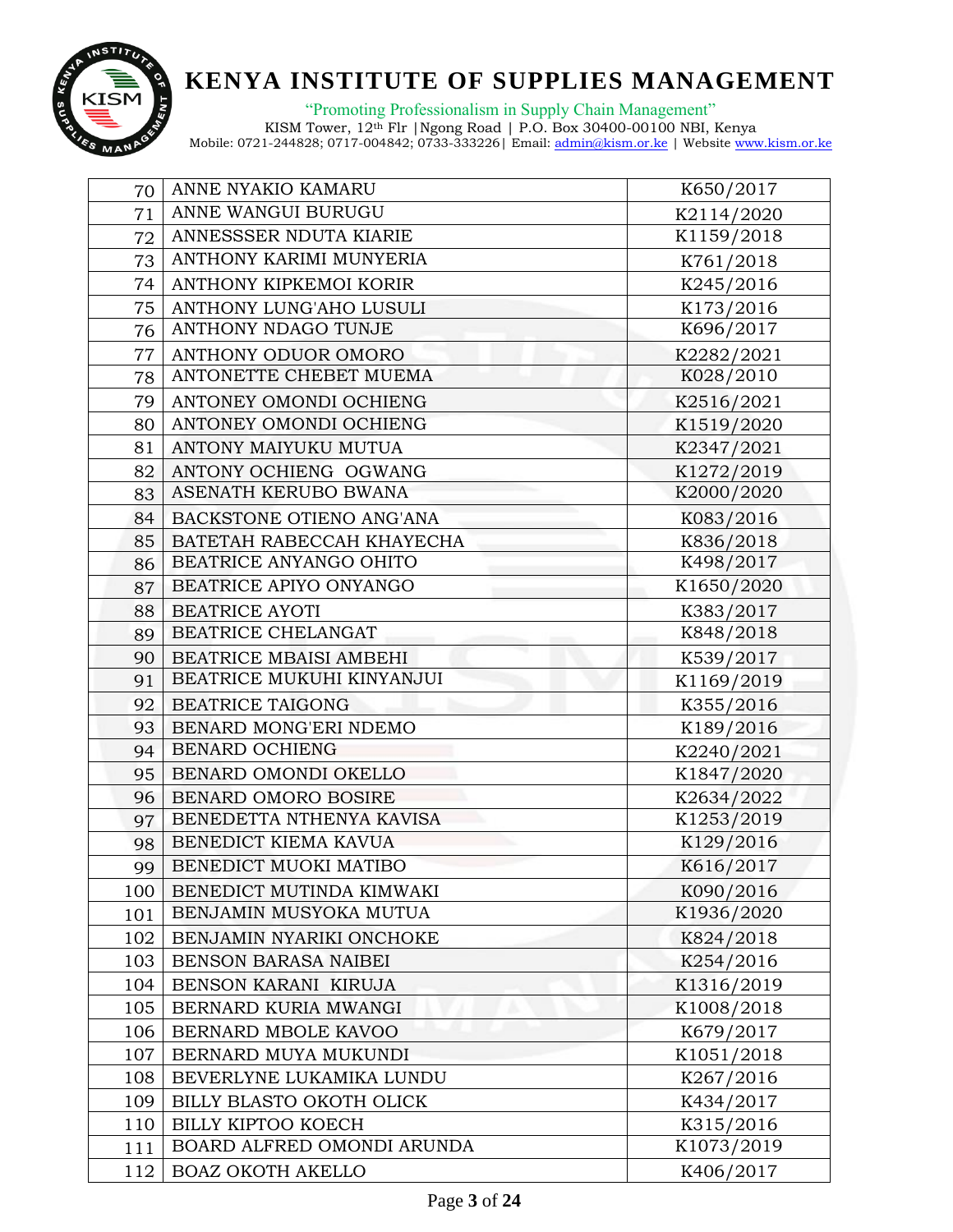

"Promoting Professionalism in Supply Chain Management"

| 113 | <b>BOB ONDERI ATUTI</b>         | K185/2016  |
|-----|---------------------------------|------------|
| 114 | BONAYA KINYWII MUATWA           | K713/2017  |
| 115 | <b>BONIFACE KYOVE KIVUVA</b>    | K1158/2018 |
| 116 | BONIFACE MASABU ICHIVINI        | K444/2017  |
| 117 | <b>BRANICE KIVARI MULEHANE</b>  | K1043/2018 |
| 118 | <b>BRENDA JELAGAT KORIR</b>     | K1103/2018 |
| 119 | BRIAN KIPRONO KOECH             | K2341/2021 |
| 120 | BRIAN MULI MWELELU              | K1239/2019 |
| 121 | BRIDGID NANYAMA WABOMBA         | K1167/2019 |
| 122 | <b>CALEB KIPROP SAINA</b>       | K1817/2020 |
| 123 | CAMILLA CHEPKOSGEI SIELEI       | K673/2017  |
| 124 | CAREN JEBIWOTT BUNDOTICH        | K1950/2020 |
| 125 | CAROL NTHAMBI MWANIA            | K2340/2021 |
| 126 | CAROLINE ANYANGO OKUL           | K167/2016  |
| 127 | CAROLINE AUMA OCHELLE           | K130/2016  |
| 128 | CAROLINE JEMUTAI KOSGEI         | K513/2017  |
| 129 | CAROLINE JULIANA KAUNDA         | K1548/2020 |
| 130 | <b>CAROLINE NKIROTE GACHEKE</b> | K1990/2020 |
| 131 | CAROLINE WAMBUI MWANGI          | K1056/2018 |
| 132 | CATHERINE WANJIRU MACHARIA      | K795/2018  |
| 133 | CATHERINE MUMBI KAIRU           | K1320/2019 |
| 134 | CATHERINE WAITHIRA KANG'ANG'I   | K175/2016  |
| 135 | CATHERINE WANGUI GICHUKI        | K1566/2020 |
| 136 | CECILIA WANJIRU GAKUHA          | K2671/2022 |
| 137 | CHARITY WAVINYA MUTHINI         | K2647/2022 |
|     | 138   CHARLES KIPCHUMBA KIPTOO  | K119/2016  |
| 139 | CHARLES BERNARD NYANYA OFWONA   | K883/2018  |
| 140 | CHARLES JUMA EZEKIEL            | K205/2016  |
| 141 | CHARLES KIPKOECH KOTUT          | K1208/2019 |
| 142 | CHARLES KIPLAGAT SALIL          | K682/2017  |
| 143 | CHARLES KIPROP RUTTOH           | K141/2016  |
| 144 | CHARLES WAINAINA WANGUI         | K1943/2020 |
| 145 | <b>CHEBOSS JUMA BEN</b>         | K710/2017  |
| 146 | CHILION OTIENO OGOL             | K851/2018  |
| 147 | CHRISPUS WAINAINA NDUMBI        | K1792/2020 |
| 148 | CHRISTINA NDUNGE KILONZO        | K2660/2022 |
| 149 | CHRISTINE KHALIFA NGOME         | K1631/2020 |
| 150 | CHRISTINE NASIMIYU MAKOKHA      | K2627/2022 |
| 151 | CHRISTOPHER KIPKOECH TIREN      | K1474/2019 |
| 152 | CHRISTOPHER ONUONGA OANDA       | K009/2008  |
| 153 | CHRISTOPHER PAUL AGOLA NYONG'O  | K1720/2020 |
| 154 | CHRISTOPHER RAINI GEKE          | K234/2016  |
| 155 | CHRISTOPHER SILA MUTUA          | K2614/2022 |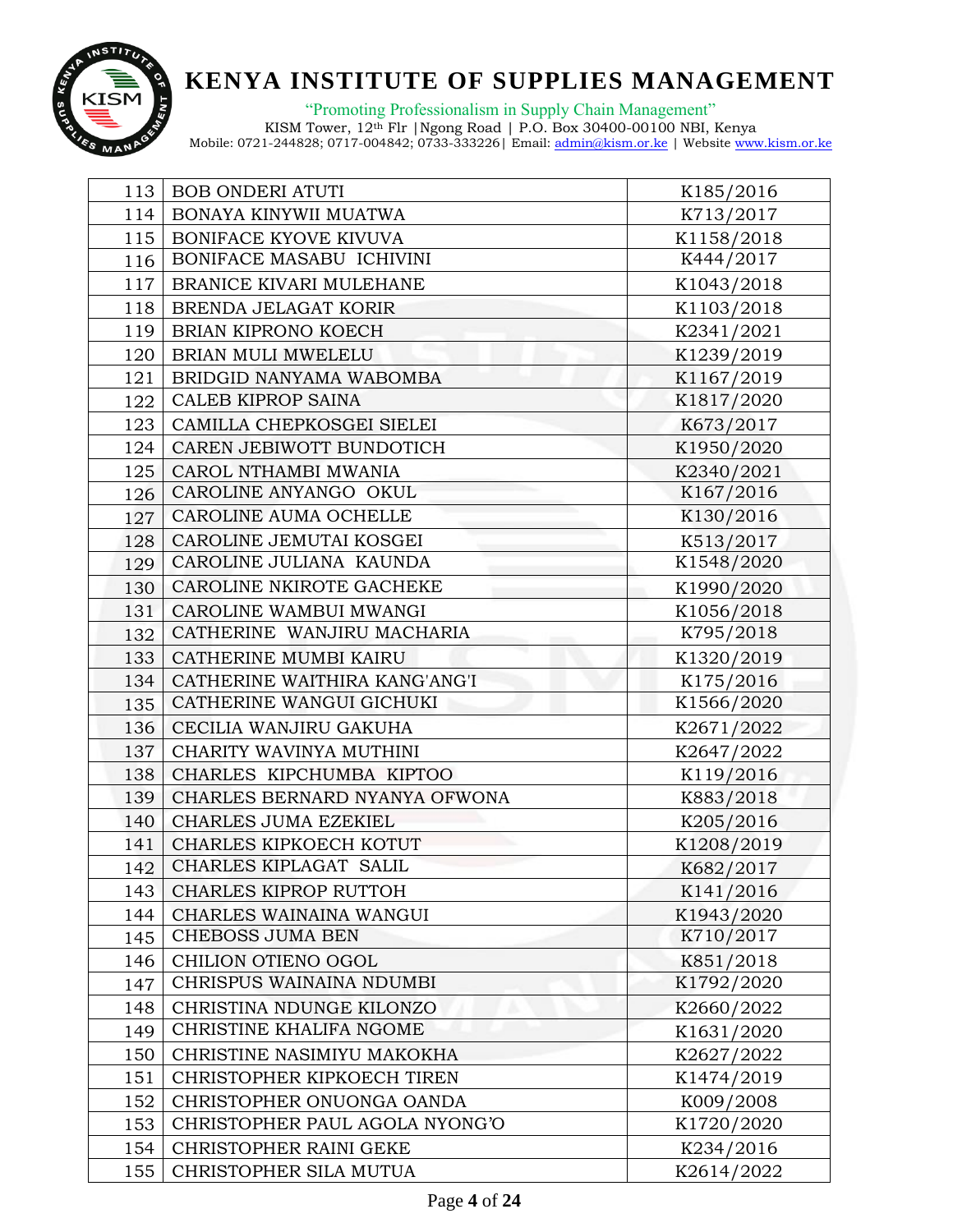

"Promoting Professionalism in Supply Chain Management"

| 156 | CLARE WANJIKU KINUTHIA             | K1420/2019 |
|-----|------------------------------------|------------|
| 157 | <b>CLASTON AINEAH ANYONJE</b>      | K2278/2021 |
| 158 | <b>CLEOPHAS KIPKORIR CHEPKWONY</b> | K1546/2020 |
| 159 | CLIFFORD MBUGUA KIRAGU             | K1889/2020 |
| 160 | COLLINS KIPROP KONGA               | K432/2017  |
| 161 | COLLINS MUHANDO UNGUKU             | K1974/2020 |
| 162 | COLLINS ODHIAMBO NGESA             | K1124/2018 |
| 163 | COLNEL NDUNG'U NG'ANG'A            | K1872/2020 |
| 164 | CONSOLATA MUHIA MBUIYA             | K1177/2019 |
| 165 | CORNELIUS KIPRUTO LEL              | K478/2017  |
| 166 | CORNELLIUS MACHAGE MUSA            | K2683/2022 |
| 167 | <b>COSMAS GETATE MAKORI</b>        | K939/2018  |
| 168 | COSMAS MUTUGI MURUNGI              | K2412/2021 |
| 169 | COSMUS MUTWIRI NJAGI               | K859/2018  |
| 170 | CYNTHIA NALIAKA MARUTI             | K2030/2020 |
| 171 | <b>CYRUS MWANZI MUMU</b>           | K1401/2019 |
| 172 | <b>CYRUS NJUE NYAGA</b>            | K581/2017  |
|     | 173   DAHIRA YARROW IBRAHIM        | K409/2017  |
| 174 | DAISY ORICHO MBOYA                 | K1135/2018 |
| 175 | DAMARIS MUTHONI MBURU              | K265/2016  |
|     | 176   DAN KIPSANG KIPROP           | K2139/2021 |
| 177 | DANIEL AMUYUNZU MUTONGI            | K839/2018  |
| 178 | DANIEL KASHERO SANGA               | K874/2018  |
| 179 | DANIEL KILONZO MBOVU               | K194/2016  |
| 180 | DANIEL MACHARIA NYAGU              | K367/2016  |
| 181 | DANIEL MWENDWA MUKUNGA             | K1186/2019 |
| 182 | DARIUS MULINGE KILONZI             | K1271/2019 |
| 183 | DAVID NASHON ODHIAMBO ADIEL        | K1174/2019 |
| 184 | DAVID BARASA SIMIYU                | K2465/2021 |
| 185 | DAVID CHELOTI LUSAKA MASINDE       | K1182/2019 |
| 186 | DAVID CHESIRE BARNGETUNY           | K177/2016  |
| 187 | DAVID CHOGO MULWEYE                | K1676/2020 |
| 188 | DAVID DAUGLAS WANDERA              | K1816/2020 |
| 189 | DAVID FESTUS KYALO                 | K2580/2021 |
| 190 | DAVID KIPCHIRCHIR NGETICH          | K239/2016  |
| 191 | DAVID KIPKOECH KEINO               | K1911/2020 |
| 192 | DAVID MBOGO MUTHEE                 | K2687/2022 |
| 193 | DAVID MUCHEKE MWANGI               | K2595/2021 |
| 194 | DAVID ODHIAMBO                     | K284/2016  |
| 195 | DAVID TOMNO NGETICH                | K1047/2018 |
| 196 | DAVID WAHOME NDIRANGU              | K1914/2020 |
| 197 | DEBORAH KEMUNTO MOKEIRA            | K1951/2020 |
| 198 | DENIS NGATIA MUCHIRI               | K2137/2021 |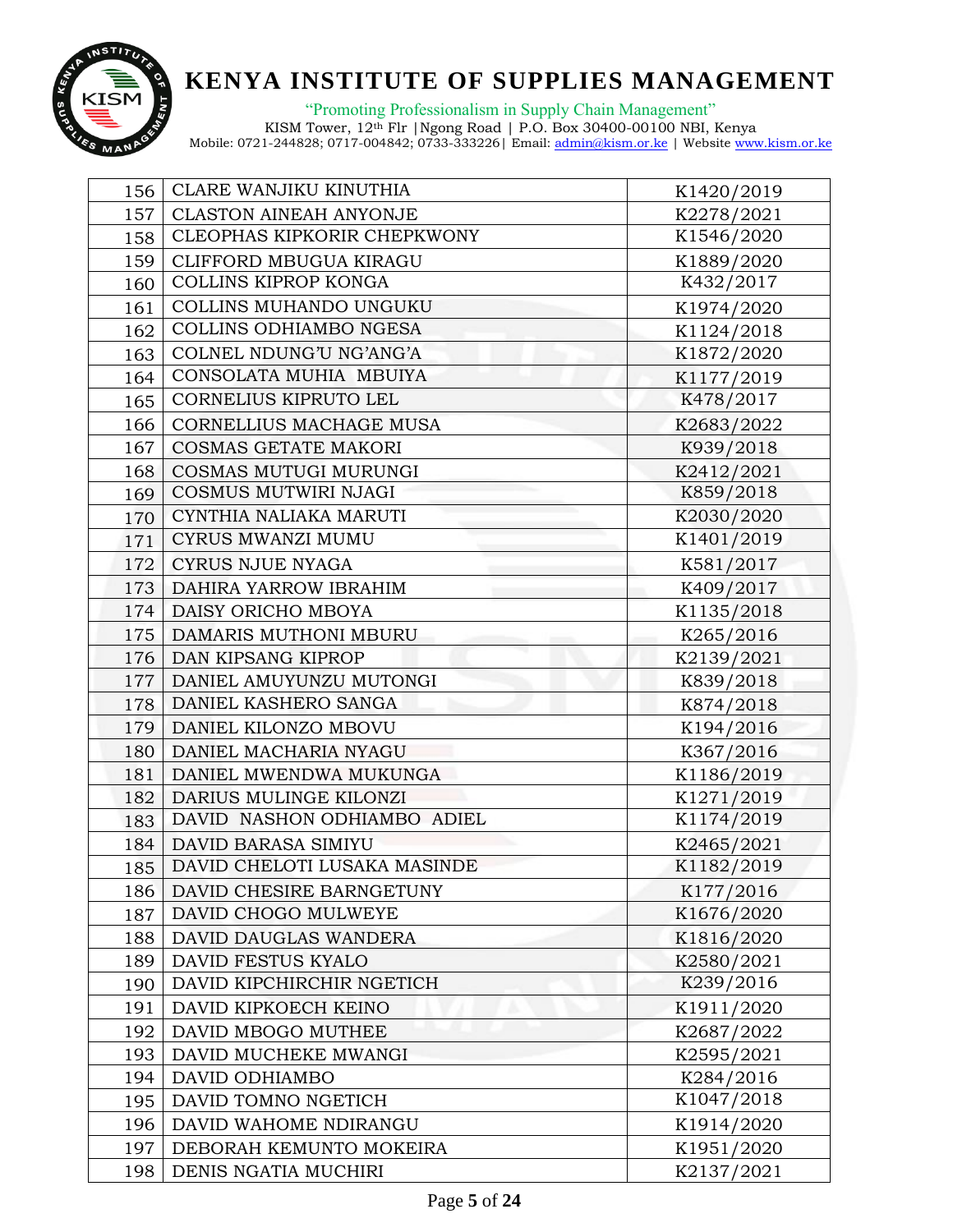

"Promoting Professionalism in Supply Chain Management"

| 199 | DENNIS KIMANZI MUSEMBI         | K335/2016  |
|-----|--------------------------------|------------|
| 200 | <b>DENNIS MATOKE AMENYA</b>    | K1535/2020 |
| 201 | DENNIS OVICDOS ONCHARI OICHOE  | K1160/2019 |
| 202 | <b>DERRICK LEMAYIAN</b>        | K2648/2022 |
| 203 | DIANA AWINO OCHANDA            | K1183/2019 |
|     | 204   DOMINIC ONYANDO OGEGA    | K719/2017  |
| 205 | DOMITILA WANZILA MUVANYA       | K040/2013  |
| 206 | DOMNIC KIPKEMOI MUTAI          | K1934/2020 |
| 207 | DORAH ANZAZI MWANGOVYA         | K1296/2019 |
|     | 208   DORCAS JEBET CHEMIRMIR   | K2481/2021 |
| 209 | DORCAS WAIRIMU NDEGWA          | K2498/2021 |
| 210 | DORINE ACHOLA OCHOM            | K286/2016  |
| 211 | DOROTHY MOKEIRA NYAGITARI      | K1215/2019 |
|     | 212   DOROTHY PRISCILLA KIRUI  | K1485/2019 |
| 213 | DUNCAN MWENDA KIRIMI           | K2587/2021 |
|     | 214 DUNCAN OSANO               | K2035/2020 |
| 215 | EDDIE BENARD ODHIAMBO          | K050/2014  |
|     | 216 EDISON MBURA CHIGUBE       | K990/2018  |
| 217 | EDITH CAROL AMONDI             | K1053/2018 |
| 218 | EDITH NAVASAA WAFULA           | K750/2018  |
| 219 | EDMUND ALHPONCE TOLE           | K091/2016  |
| 220 | <b>EDNA JEPCHUMBA SAWE</b>     | K511/2017  |
| 221 | EDWARD MIRUNI NALIANYA         | K561/2017  |
| 222 | EDWIN ANJILWA ONANI            | K2094/2020 |
| 223 | EDWIN MURIMI KITHURE           | K2585/2021 |
|     | 224 EDWIN OUMA KISIA           | K922/2018  |
| 225 | EDWIN SAMUEL DIFFU             | K1203/2019 |
| 226 | EDWINA AKINYI OBAT             | K166/2016  |
| 227 | ELIJA JAMES KARISA             | K2638/2022 |
| 228 | <b>ELIJAH OBEBO</b>            | K1634/2020 |
| 229 | ELISHA OCHIENG' OMBURO         | K622/2017  |
| 230 | ELISHA OTIENO OWITI            | K292/2016  |
| 231 | ELIZABETH GRACE WASWA MANGENGE | K1371/2019 |
| 232 | ELIZABETH NAEGU SAITOTI        | K1347/2019 |
| 233 | ELIZABETH NYAGUTHII WANJIKU    | K1913/2020 |
| 234 | ELIZABETH NYANCHAMA MOMANYI    | K2679/2022 |
| 235 | ELIZABETH RUTTO                | K1512/2020 |
| 236 | ELIZABETH WANJIRU KARUGIA      | K1779/2020 |
| 237 | ELLY OCHIENG OSIR              | K1199/2019 |
| 238 | ELSIE ACHIENG OKOTH            | K2480/2021 |
| 239 | ELVINA ATIENO OSODO            | K220/2016  |
| 240 | EMILY CHEBET CHUMA             | K208/2017  |
| 241 | EMILY OKONJO ADHIAMBO          | K1815/2020 |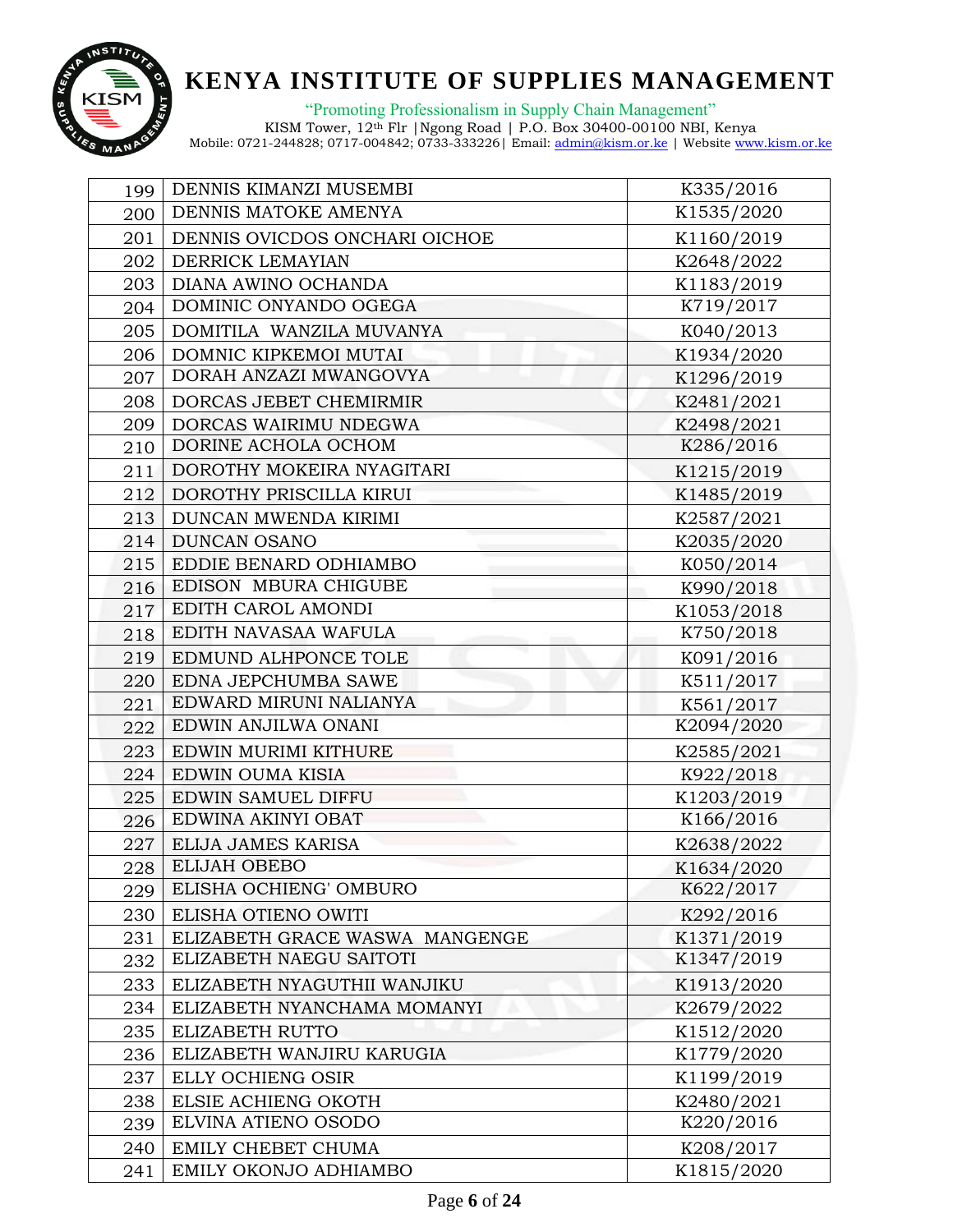

"Promoting Professionalism in Supply Chain Management"

| 242 | EMMA WAHU KINUTHIA               | K1948/2020 |
|-----|----------------------------------|------------|
| 243 | EMMAH WANJIKU KIRUNGU            | K1470/2019 |
| 244 | EMMANUEL KIPLANG'AT BOR          | K1591/2020 |
| 245 | EMMANUEL LOTABO LOONGORI         | K979/2018  |
| 246 | EMMANUEL MUIA WAMBUA             | K2142/2021 |
| 247 | EMMANUEL MULEMBO MWENDWA         | K1327/2019 |
| 248 | EMMANUEL SHEM MARAMBA            | K456/2017  |
| 249 | EMMY JEPKEMBOI                   | K837/2018  |
| 250 | ENID MORAA NYAMWARO              | K703/2017  |
| 251 | <b>ENOCK KIPKOSGEI SCHEI</b>     | K2674/2022 |
| 252 | ERASTUS GACHUHI KANYIRI          | K349/2016  |
| 253 | ERASTUS KURIA GITHUGO            | K428/2017  |
|     | 254   ERIC LUVONGA MAGAMU        | K337/2016  |
|     | 255   ERIC MILGO ROROGU KIPKIRUI | K683/2017  |
|     | 256   ERIC MOSETI OMWERI         | K1813/2020 |
| 257 | <b>ERIC OMONDI AGURE</b>         | K2359/2021 |
| 258 | <b>ERIC OTIENO MUGA</b>          | K1614/2020 |
|     | 259   ERIC WAMAE MAINA           | K708/2017  |
| 260 | ERICK KIPTOO KIMETO              | K187/2016  |
| 261 | ERICK MURIUKI GITAU              | K2643/2022 |
| 262 | ERICSON MOCHIEMO NYAMAMBA        | K1609/2020 |
| 263 | <b>ERNEST ANYONA MISATI</b>      | K2027/2020 |
| 264 | ERNEST MWANGUKU MWANG'OMBE       | K653/2017  |
| 265 | <b>ERNEST WACHIRA KINUTHIA</b>   | K019/2009  |
| 266 | ESTHER KAMUTU NZIOKA             | K1313/2019 |
| 267 | <b>ESTHER NJERI MUIRURI</b>      | K1584/2020 |
| 268 | ESTHER NYAMBURA MUTERO           | K1571/2020 |
| 269 | <b>ESTHER RACHEL WASIKE</b>      | K2529/2021 |
| 270 | ESTHER WAITHERA NJENGA           | K805/2018  |
| 271 | ESTHER WANGARI NGIGI             | K762/2018  |
| 272 | ESTHER WANJIRU NDIRANGU          | K2686/2022 |
| 273 | EUNICE ACHIENG RADIRO            | K2558/2021 |
| 274 | EUNICE ADHIAMBO OKOTH            | K1788/2020 |
| 275 | EUNICE DAISY KIBWANA             | K1791/2020 |
| 276 | EUNICE KALONDU MUSYOKA           | K1368/2019 |
| 277 | EUNICE KOKI KYALO                | K2626/2022 |
| 278 | EUNICE MARIGU NYAGA              | K867/2018  |
| 279 | EUNICE MBITHE MUUO               | K2624/2022 |
| 280 | EUPHASIA KEMUNTO MOSETI          | K2090/2020 |
| 281 | EVA ZALE MSAGHA                  | K2539/2021 |
| 282 | EVALYNE TABITHA MWANIA           | K2656/2022 |
| 283 | EVANS BIRAORI OTEKI              | K157/2016  |
| 284 | EVANS OCHIENG ONGATI             | K2241/2021 |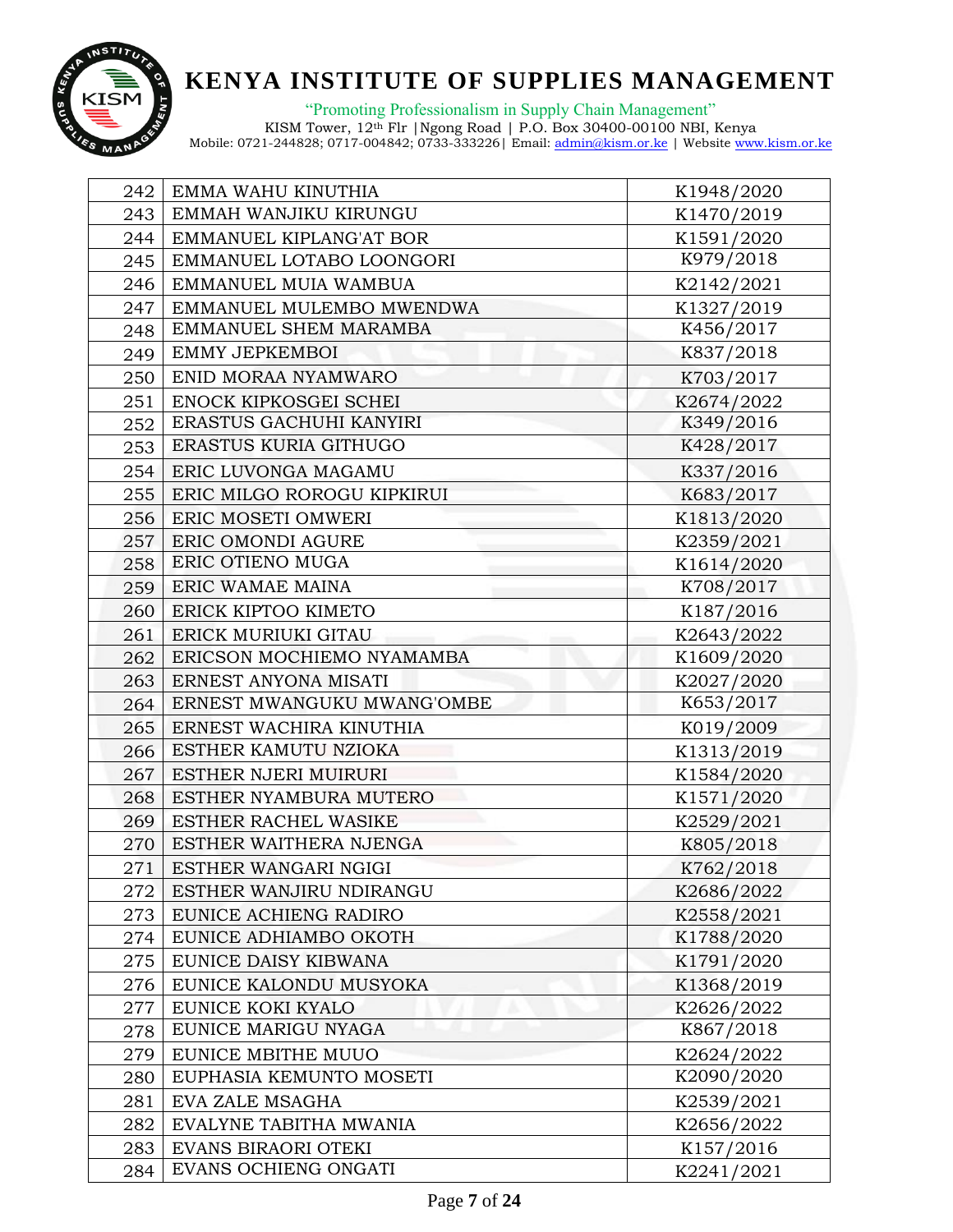

"Promoting Professionalism in Supply Chain Management"

| 285 | <b>EVANS PETER OKWERA</b>             | K1227/2019 |
|-----|---------------------------------------|------------|
|     | 286   EVELINE IMBUKHA SHIGOLI         | K1179/2019 |
| 287 | <b>EVERLYNE CHEBET</b>                | K821/2018  |
| 288 | EVERLYNE KACHE KAZUNGU                | K1042/2018 |
| 289 | EVERLYNE NAISINKOI KUTATA             | K667/2017  |
|     | 290   FAITH CHEPNGENO NGENO           | K2672/2022 |
| 291 | FAITH HELLEN AKINYI ONYIMBO           | K1221/2019 |
|     | 292   FAITH KAHASO NGALA              | K1391/2019 |
|     | 293   FAITH WAMBUI WAMBUGU            | K995/2018  |
|     | 294   FAITH WANGARI MACHIRA           | K2680/2022 |
|     | 295   FATMA ABDUL MOHAMMED            | K1237/2019 |
|     | 296   FELICINA MUTHONI WANJOHI        | K2300/2021 |
|     | 297   FELISTARS ONDARA KEMUNTO        | K1188/2019 |
|     | 298   FELISTAS ADHIAMBO OKERE         | K388/2017  |
| 299 | FELISTAS SUPA MUSONYE                 | K1812/2020 |
|     | 300   FELISTER KERUBO KEANA           | K809/2018  |
|     | 301   FELIX KIPLAGAT CHELIMO          | K030/2011  |
|     | <b>302 FELIX MBENGELI KASIMBU</b>     | K2472/2021 |
|     | 303   FELIX SING'ORA OUMA             | K1369/2019 |
|     | <b>304 FELIX WENYA MURUNGA</b>        | K2661/2022 |
|     | 305   FESTO JAPHETH ONINGO            | K2605/2021 |
|     | 306   FESTUS CHERUIYOT LANGAT         | K1967/2020 |
| 307 | FESTUS MUEMA MUSYOKA                  | K2239/2021 |
|     | 308   FESTUS MUTAI                    | K2509/2021 |
| 309 | FIDEL MUEMA PETER                     | K1329/2019 |
|     | 310   FINLEY MONYENYE GWARO           | K861/2018  |
|     | 311   FLORENCE NYOKABI NJOROGE        | K1079/2018 |
|     | 312   FLORENCE ROXANN AGATSIVA AMBUGA | K2522/2021 |
|     | 313   FLORMINA NGINA MBII             | K299/2016  |
|     | 314   FRANCIS GITHINJI MURAKARU       | K403/2017  |
| 315 | FRANCIS ANYANGO OKUBO                 | K959/2018  |
| 316 | FRANCIS CHELANGA CHELIMO              | K296/2016  |
| 317 | FRANCIS KARIUKI KAMENDI               | K591/2017  |
| 318 | FRANCIS KIMANI MUNGA                  | K2261/2021 |
| 319 | FRANCIS KIOKO MUTUA                   | K1562/2020 |
| 320 | FRANCIS KIPKEMBOI SANGA               | K741/2018  |
| 321 | FRANCIS NGIGI KANGETHE                | K2345/2021 |
| 322 | FRANCIS YATOR KAMUREN                 | K2608/2021 |
| 323 | FRANCISCAH NDUNGE NZIOKA              | K2043/2020 |
| 324 | FRANKLINE DALLA MALAU                 | K1383/2019 |
| 325 | FRASIA WAIRIMU KINUTHIA               | K2267/2021 |
| 326 | <b>FRED MAVURU</b>                    | K2497/2021 |
| 327 | FRED ONGISA NYANG'AU                  | K1541/2020 |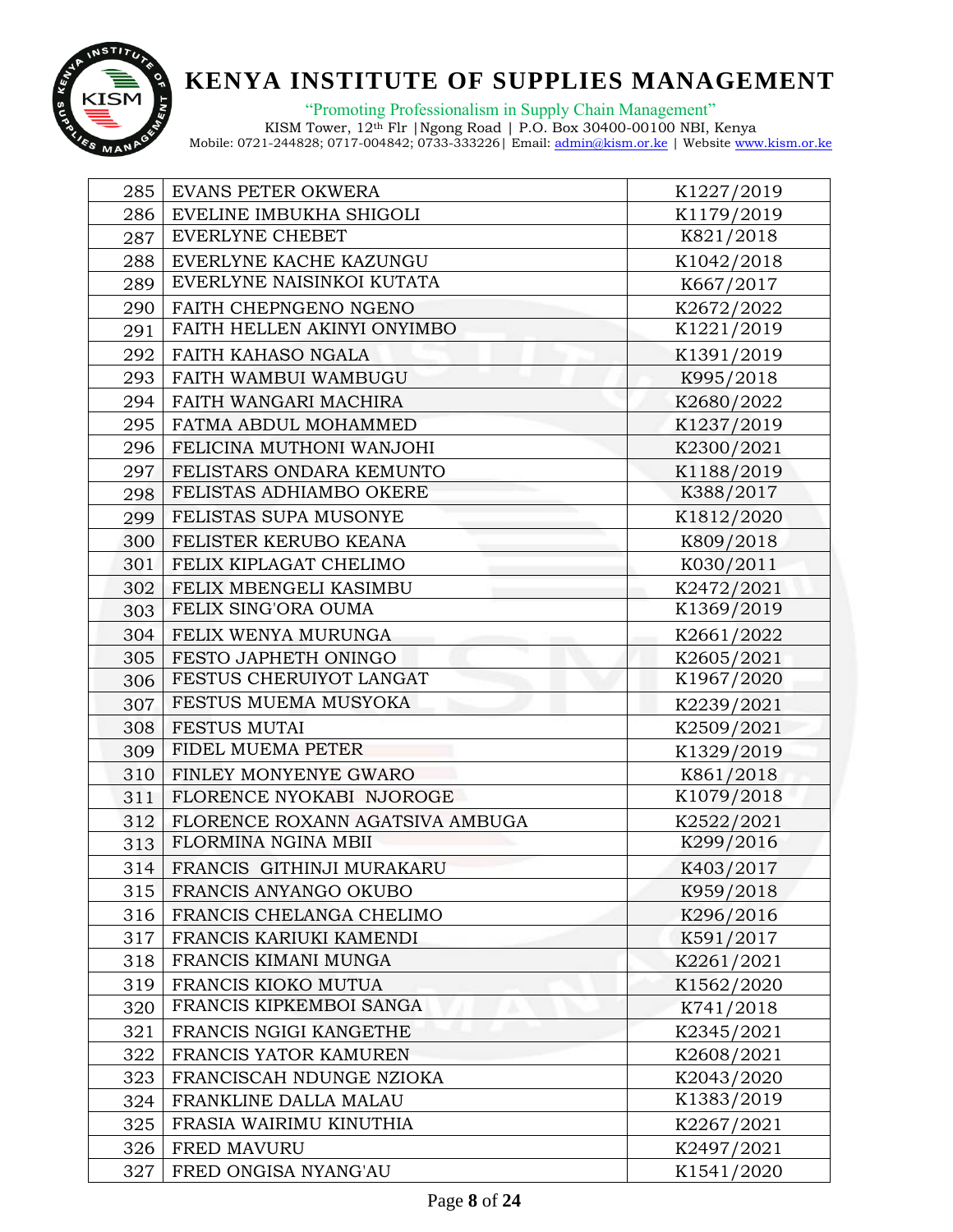

"Promoting Professionalism in Supply Chain Management"

| 328 | FREDRICK ARTHUR OLUOCH OROMO  | K055/2014  |
|-----|-------------------------------|------------|
| 329 | FREDRICK CHORE OMBWAYO        | K2140/2021 |
| 330 | FREDRICK GITONGA CHABARI      | K1785/2020 |
| 331 | FREDRICK OGEMBO MAGICHO       | K236/2016  |
| 332 | FREDRICK OKUMU OTIENO         | K563/2017  |
| 333 | FRIDAH GACHERI                | K1035/2018 |
| 334 | <b>FUGICHA TUPICHA ASHU</b>   | K2272/2021 |
| 335 | GABTON SIMWENYI WANYONYI      | K2621/2022 |
| 336 | GENTRIX JEROTICH KIPCHUMBA    | K1780/2020 |
| 337 | <b>GEOFFREY ESENDI</b>        | K1574/2020 |
| 338 | GEOFFREY MUHUNAMI AMUHAYA     | K1456/2019 |
| 339 | GEOFFREY MUREITHI KABUE       | K1887/2020 |
| 340 | GEOFFREY NZUE KITIKA          | K900/2018  |
| 341 | GEOFFREY RUTOH CHEBWAI        | K2182/2021 |
| 342 | GEOFREY KIPNGENO ROTICH       | K325/2016  |
| 343 | GEOFREY OBWOGE OMWANGE        | K2433/2021 |
| 344 | <b>GEORGE EDWIN MUSUKHA</b>   | K431/2017  |
| 345 | <b>GEORGE GEOFREY OKUMU</b>   | K510/2017  |
| 346 | GEORGE KAGWINA KAHIA          | K684/2017  |
| 347 | <b>GEORGE MAINA MBUTHIA</b>   | K2256/2021 |
| 348 | GEORGE MUCHANGI NGIRI         | K720/2017  |
| 349 | <b>GEORGE MUTUKU MASILA</b>   | K171/2016  |
| 350 | GEORGE NOMBI OMONDI           | K998/2018  |
| 351 | GEORGE OCHIENG OGOLA          | K1417/2019 |
| 352 | GEORGE ODONGO OGWANG          | K814/2018  |
| 353 | <b>GEORGE SAMUEL MWALANDI</b> | K558/2017  |
| 354 | GEORGE WAITHAKA NDEGWA        | K483/2017  |
| 355 | GERALD NDUNGU NYORO           | K1352/2019 |
| 356 | GERALD OMONDI ONYANGO         | K049/2014  |
| 357 | GERISHON KILAMBO MWACHARO     | K1902/2020 |
| 358 | <b>GILBERT KEMBOI BOWEN</b>   | K2632/2022 |
| 359 | GILBERT ONGUSO NYAIRO         | K004/2008  |
| 360 | <b>GILLIAN CHEPKEMOI SOI</b>  | K685/2017  |
| 361 | GITARI DEDAN KIMATHI          | K1834/2020 |
| 362 | <b>GIVINAL EJILO</b>          | K2665/2022 |
| 363 | <b>GLADYCE LANGAT</b>         | K305/2016  |
| 364 | <b>GLADYS CHERONO BORE</b>    | K1654/2020 |
| 365 | <b>GLADYS JEMUTAI KORIR</b>   | K2046/2020 |
| 366 | <b>GLADYS NJERI THUKU</b>     | K1245/2019 |
| 367 | GLADYS WANJIRU MATHENGE       | K1637/2020 |
| 368 | <b>GLORIA MAKENA KIRUKI</b>   | K1435/2019 |
| 369 | <b>GORDON OTIENO ANDIEGO</b>  | K2366/2021 |
| 370 | GRACE CATHERINE NJERI MURICHU | K322/2016  |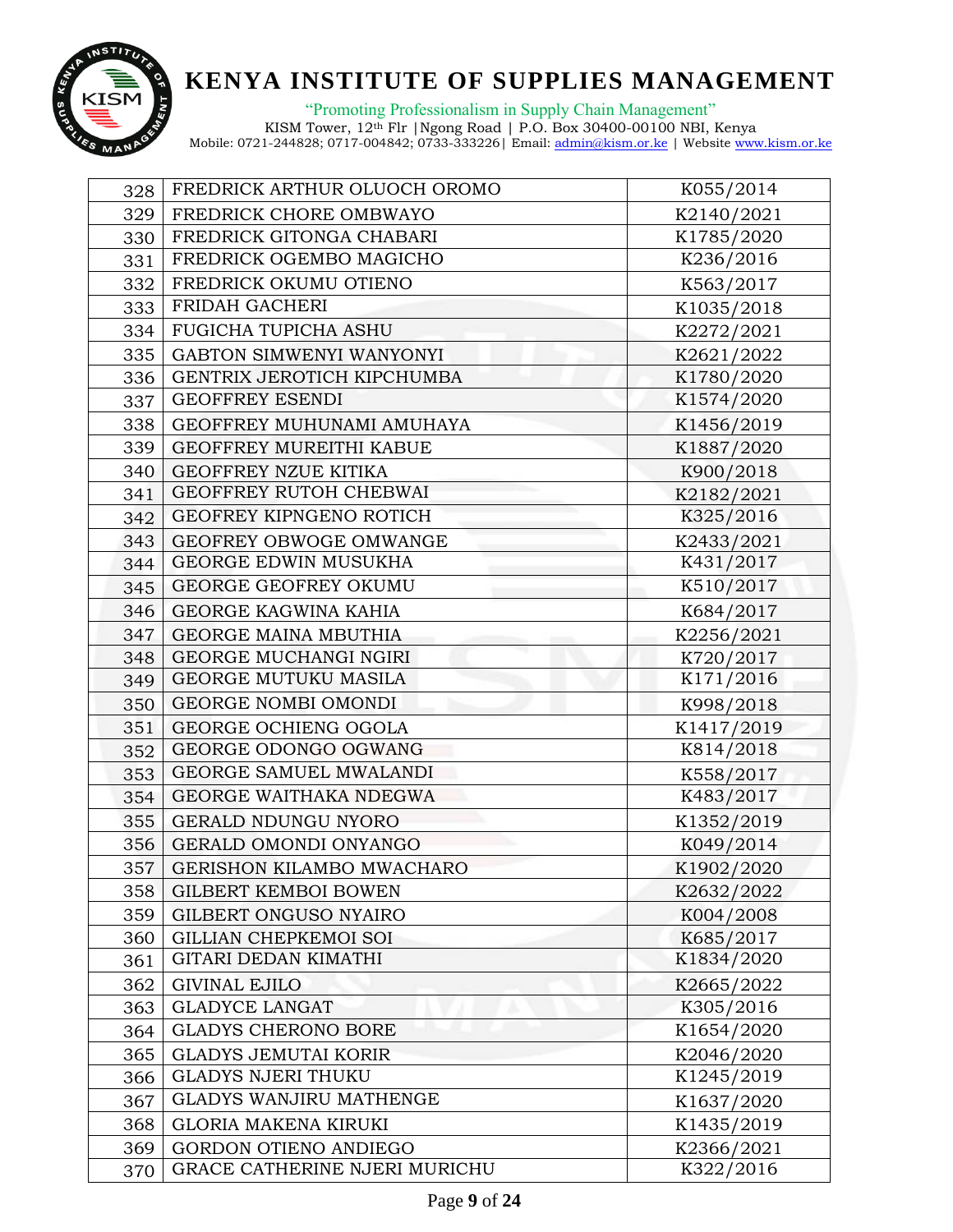

"Promoting Professionalism in Supply Chain Management"

| 371 | <b>GRACE MUTANU KILONZO</b>      | K1629/2020 |
|-----|----------------------------------|------------|
| 372 | <b>GRACE NJERI MUNYUI</b>        | K716/2017  |
| 373 | HALIMA ADAN DIBA                 | K2688/2022 |
| 374 | <b>HAMIDA MUKTAR</b>             | K2155/2021 |
| 375 | HANDARD MURIRA KIMARI            | K1978/2020 |
|     | 376   HANNAH MWAE WADUU          | K2664/2022 |
| 377 | HANNAH NJOKI WAWERU              | K1223/2019 |
| 378 | HARETHA AHMED ALI                | K1020/2018 |
| 379 | HARRIET KEMUNTO MATARA           | K2669/2022 |
| 380 | HARRIS GACHERU MAINA             | K1468/2019 |
| 381 | HARRISON FESTUS MUTWIRI MAGAJU   | K1088/2018 |
| 382 | <b>HARRISON MUIA MBUVI</b>       | K477/2017  |
| 383 | <b>HARRISON TISHO BAHARI</b>     | K894/2018  |
|     | 384   HASSAN CHARO KITSAO        | K537/2017  |
|     | 385   HEIZEL NYANCHOKA BWOMBENGI | K1354/2019 |
|     | 386   HELLEN CHEPKIRUI KOECH     | K774/2018  |
| 387 | HELLEN CHEPKOSGEI CHUMO          | K2200/2021 |
|     | 388   HELLEN NKIROTE KAARIA      | K1193/2019 |
| 389 | HENRY KIPRONO KERICH             | K373/2016  |
| 390 | HENRY MBOCHO MWANGI              | K751/2018  |
| 391 | <b>HENRY MUSAU PHILIP</b>        | K418/2017  |
|     | 392   HEZRON GICHIA MBUGUA       | K1608/2020 |
| 393 | HIBO MOHAMED OMAR                | K2623/2022 |
|     | 394 HILDER GATWIRI KAARIA        | K094/2016  |
| 395 | HILLARY KIPKIRUI LANGAT          | K1539/2020 |
|     | 396   HOSEA KEMBOI KIPKOECH      | K556/2017  |
| 397 | HOSEAH CHERUIYOT NG'ETICH        | K1756/2020 |
| 398 | HUMPHREY JUMA WAMONO             | K1715/2020 |
| 399 | HUSSEIN OSMAN FARAH              | K1287/2019 |
| 400 | HUSSEIN YUSSUF NOOR              | K385/2017  |
| 401 | <b>IBRAHIM ABDOW IBRAHIM</b>     | K207/2016  |
| 402 | <b>IBRAHIM ISSACK ABDULLA</b>    | K860/2018  |
| 403 | <b>ILHAM KULOW MAALIM</b>        | K2355/2021 |
| 404 | IMELDA MUHADIA MANG'AVU          | K1830/2020 |
| 405 | <b>INDAI NAHASHON MUSE</b>       | K2579/2021 |
| 406 | <b>IRENE MUMBI TULI</b>          | K375/2016  |
| 407 | <b>IRENE NDUNGI MUSYOKA</b>      | K2279/2021 |
| 408 | <b>IRENE WAIRIMU NGUNYI</b>      | K393/2017  |
| 409 | IRENE WAMBUI WANGITHI            | K1573/2020 |
| 410 | ISAAC BENSON ODHIAMBO            | K1054/2018 |
| 411 | <b>ISAAC KARANI WALELA</b>       | K2591/2021 |
| 412 | <b>ISAAC KIGEN KIPLAGAT</b>      | K372/2016  |
| 413 | ISAAC KIPKOECH CHEROP            | K1985/2020 |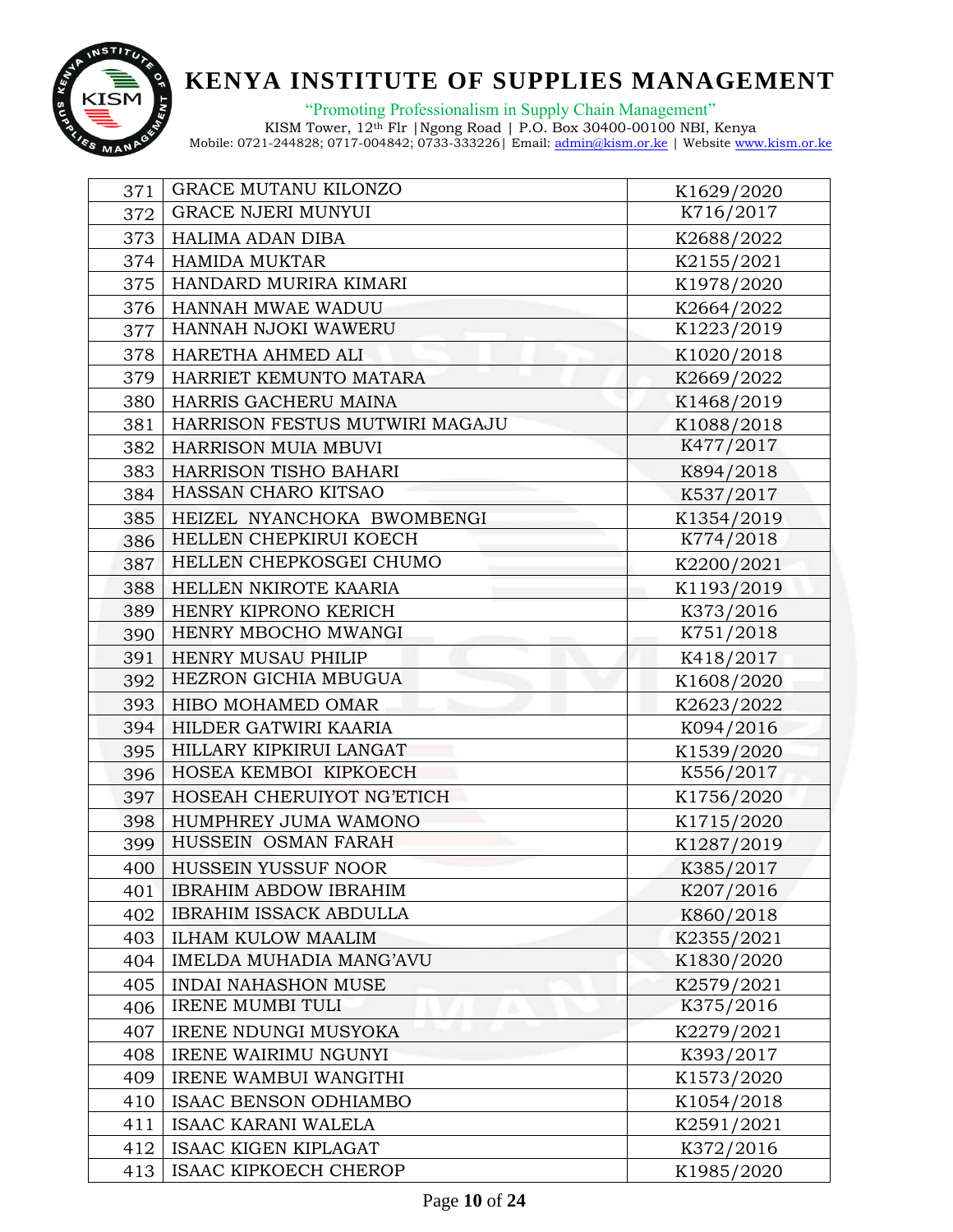

"Promoting Professionalism in Supply Chain Management"

| 414 | <b>ISAAC KIPYEGON KOECH</b>     | K777/2018  |
|-----|---------------------------------|------------|
|     | 415   ISAAC MOHAMED IBRAHIM     | K2593/2021 |
|     | 416   ISAAC RENSON AYOYI        | K100/2016  |
| 417 | ISAIAH GITHINJI KAMAU           | K1643/2020 |
| 418 | <b>ISSACK ISMAIL YUSSUF</b>     | K730/2018  |
| 419 | <b>ISSACK YUSSUF MOHAMED</b>    | K147/2016  |
| 420 | <b>IVY LAURA KWAMBOKA</b>       | K1406/2019 |
| 421 | JACINTA ANYANGO OKELO           | K2597/2021 |
| 422 | <b>JACINTA KOKA KILONZI</b>     | K1698/2020 |
|     | 423   JACINTA MBULA MALOMBE     | K2298/2021 |
| 424 | JACINTA WAMBUI WAMWAKI          | K2635/2022 |
| 425 | <b>JACK GUMBOH</b>              | K132/2016  |
|     | 426 JACK OMONDI OYIEKE          | K1434/2019 |
|     | 427 JACKLINE AKETCH OTIENO      | K2537/2021 |
| 428 | <b>JACKLINE CHEPKOECH SUGUT</b> | K2662/2022 |
| 429 | <b>JACKLINE KEMUNTO OBWOGI</b>  | K2343/2021 |
| 430 | JACKLINE MUTHUE MUTHOKA         | K1693/2020 |
| 431 | JACKLYNE NAFULA MUMELO          | K1480/2019 |
| 432 | <b>JACKSON KIARIE KINUTHIA</b>  | K1164/2019 |
| 433 | <b>JACKSON KIPKOECH YAEM</b>    | K255/2016  |
| 434 | JACKSON KIPROTICH CHERUIYOT     | K827/2018  |
|     | 435 JACKSON NJOROGE             | K2248/2021 |
| 436 | JACKYLYNE BOSIBORI OTUNDO       | K1580/2020 |
| 437 | JACOB K. KANGOGO                | K1640/2020 |
| 438 | <b>JACOB MUTUI MATIVO</b>       | K404/2017  |
| 439 | JACOUELENE MWENDE NZAMBU        | K172/2016  |
| 440 | <b>JACQUELINE KAPTUM</b>        | K2028/2020 |
| 441 | JACQUELINE MWENDE MUASYA        | K2586/2021 |
| 442 | JACQUELINE SYOMITI MBUVI        | K1172/2019 |
| 443 | <b>JACOUELINE WANGU KARIUKI</b> | K249/2016  |
| 444 | JACQUELINE WANJIRU NDERITU      | K617/2017  |
| 445 | <b>JAEL AKINYI OLACK</b>        | K752/2018  |
| 446 | <b>JAMAL ADAM RAHMA</b>         | K218/2016  |
| 447 | <b>JAMAL MUTURI NJAU</b>        | K2617/2022 |
| 448 | <b>JAMES KAMAU KAIRU</b>        | K1041/2018 |
| 449 | <b>JAMES KARANJA RIBIRU</b>     | K1469/2019 |
| 450 | <b>JAMES KATANA KITSAO</b>      | K974/2018  |
| 451 | <b>JAMES MUSUNGU KAHONGA</b>    | K276/2016  |
| 452 | <b>JAMES MUSYOKI MUNYITHYA</b>  | K2637/2022 |
| 453 | JAMES NDIRITU MAINA             | K1787/2020 |
| 454 | <b>JAMES NDUNG'U MUKUI</b>      | K1185/2019 |
| 455 | <b>JAMES NYAKWEBA NYAKOE</b>    | K348/2016  |
| 456 | <b>JAMES ODHIAMBO OTIENO</b>    | K1171/2019 |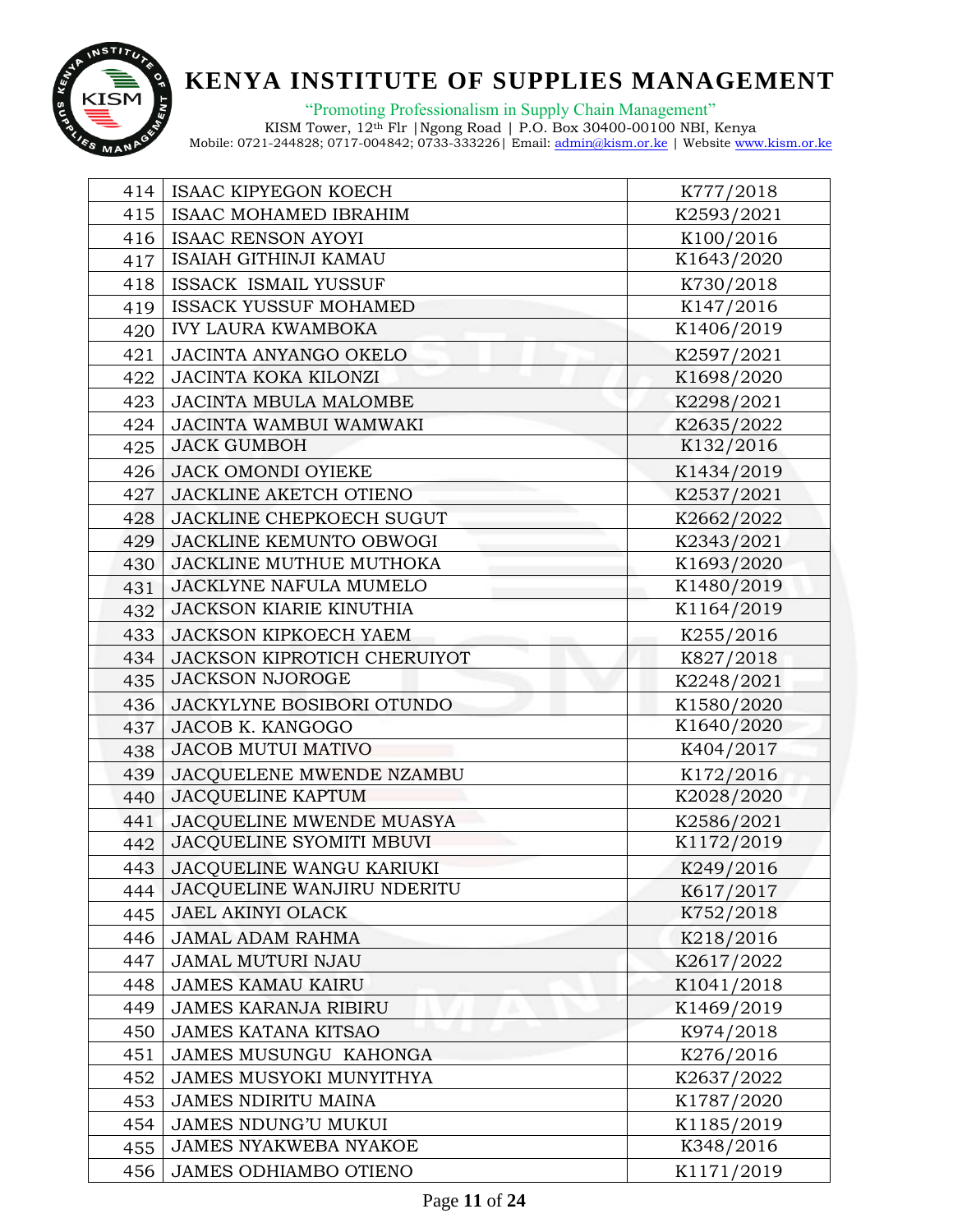

"Promoting Professionalism in Supply Chain Management"

| 457 | <b>JAMES WACHIRA MUTHUA</b>  | K347/2016  |
|-----|------------------------------|------------|
| 458 | <b>JAMILA ABDI ADAN</b>      | K1598/2020 |
| 459 | <b>JANE ARBE ABKUL</b>       | K2622/2022 |
| 460 | JANE JEPTANUI ROTICH         | K112/2016  |
| 461 | <b>JANE MWIHAKI KIMANI</b>   | K2667/2022 |
| 462 | <b>JANE NGAYA MBUVI</b>      | K2607/2021 |
| 463 | JANE WAMBURA MURIUKI         | K1012/2018 |
| 464 | JANE WARUGURU KIMANI         | K552/2017  |
| 465 | <b>JANET AKINYI OTIENO</b>   | K2264/2021 |
| 466 | <b>JANET CHEPKEMOI</b>       | K133/2016  |
| 467 | JANET CHEPKORIR LANGAT       | K313/2016  |
| 468 | <b>JANET KIKENUA LERIRO</b>  | K1457/2019 |
| 469 | JANET MUTHONI KAMAU          | K1814/2020 |
| 470 | <b>JANET WANJIRA MUNENE</b>  | K2333/2021 |
| 471 | JANETTE DOROTHY MUTIMBIA     | K712/2017  |
| 472 | JAPHETH OCHIENG OJWANG       | K2619/2022 |
| 473 | <b>JARED OMONDI MBARE</b>    | K2186/2021 |
| 474 | JARED OTIENO ONYANGO         | K2141/2021 |
| 475 | JARED WILFRED MALOBA         | K209/2016  |
| 476 | JEDDIDAH NASIMIYU KULUNDU    | K1995/2020 |
| 477 | JEDIEL MUTURIA MBAABU        | K1997/2020 |
| 478 | JENIFER JOY WAWUNDA MWAPAGHA | K1373/2019 |
| 479 | JENIFFER CHEPKOECH SIGILAI   | K1341/2019 |
| 480 | <b>JEPTOO NAOMI</b>          | K2365/2021 |
| 481 | <b>JEREMIAH KIBET YEGO</b>   | K1381/2019 |
| 482 | JEREMIAH KIIO NTHUSI         | K109/2016  |
| 483 | <b>JIMSON OBIRI MANYURA</b>  | K1299/2019 |
| 484 | JOAN JELANGA KIMOSOP         | K490/2017  |
| 485 | <b>JOAN KIGEN BIRIR</b>      | K553/2017  |
| 486 | <b>JOAN WANJA NDANYU</b>     | K2611/2021 |
| 487 | <b>JOANNE KWEYU</b>          | K500/2017  |
| 488 | <b>JOASH KIRWAH KIBET</b>    | K2550/2021 |
| 489 | <b>JOB NYANGENA ONGORI</b>   | K1908/2020 |
| 490 | <b>JOEL MBURU KIMANI</b>     | K1994/2020 |
| 491 | JOEL ONYANGO OSODO           | K1442/2019 |
| 492 | JOHN CHERUIYOT SIONGOK       | K807/2018  |
| 493 | <b>JOHN KAMAU MIRING'U</b>   | K269/2016  |
| 494 | <b>JOHN KARANI NDIWA</b>     | K1097/2018 |
| 495 | <b>JOHN KARURI</b>           | K1462/2019 |
| 496 | JOHN KENNEDY GEKARA MOGENI   | K045/2013  |
| 497 | JOHN KINYUA KANYOTI          | K503/2017  |
| 498 | <b>JOHN KIPKORIR</b>         | K648/2017  |
| 499 | JOHN KITHUKA MUTUA           | K1658/2020 |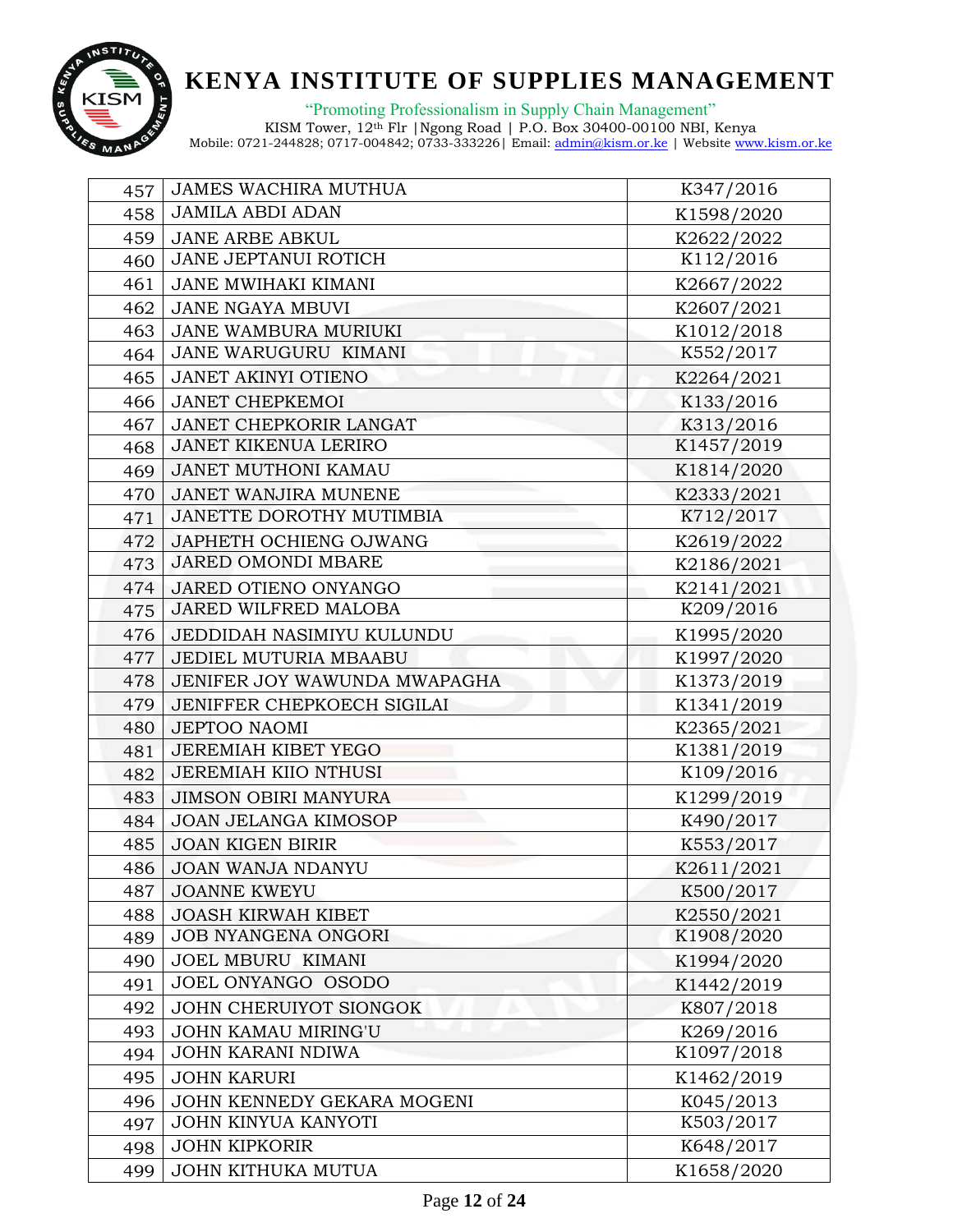

"Promoting Professionalism in Supply Chain Management"

| 500 | <b>JOHN KYALO</b>              | K1046/2018 |
|-----|--------------------------------|------------|
| 501 | JOHN MATHENGE LEKTARI          | K1874/2020 |
| 502 | JOHN MBAGARA MBURU             | K501/2017  |
| 503 | JOHN MWALYA MUSYOKA            | K1365/2019 |
|     | 504 JOHN NGUGI KAMAU           | K1970/2020 |
| 505 | JOHN NGURE KIGERA              | K2644/2022 |
| 506 | JOHN OCHIENG AUMA              | K035/2012  |
| 507 | JOHN ODHIAMBO OKUKU            | K338/2016  |
| 508 | JOHNSON GACHANJA NGURE         | K937/2018  |
| 509 | JOLYNE CHEPNGETICH CHUMO       | K1390/2019 |
| 510 | JONAH BRUNO MAKHAPILA          | K2600/2021 |
| 511 | <b>JONATHAN KIRWA SANG</b>     | K808/2018  |
| 512 | JONATHAN OTOTI AGUNDA          | K933/2018  |
| 513 | JONES MWINZI KILONZI           | K314/2016  |
|     | 514 JORAM RAMITI LENTOIJONI    | K508/2017  |
| 515 | JOSEPH MWANGI MAINA            | K494/2017  |
| 516 | <b>JOSEPH ANTONY MASILA</b>    | K1635/2020 |
| 517 | JOSEPH GICIMU KARIUKI          | K2254/2021 |
| 518 | <b>JOSEPH KIMELI SERONEY</b>   | K311/2016  |
| 519 | JOSEPH MUHUTHU NDUATI          | K1173/2019 |
| 520 | JOSEPH MUTUA NGANGI            | K1657/2020 |
| 521 | JOSEPH MWAKA NZINA             | K1129/2018 |
| 522 | JOSEPH OTWERA OWINO            | K2673/2022 |
| 523 | JOSEPH SAFARI KOLANI           | K649/2017  |
| 524 | JOSEPH WAFULA MAKARI           | K1024/2018 |
| 525 | <b>JOSEPHAT OLWAL NGESAH</b>   | K076/2016  |
| 526 | <b>JOSEPHINE MBULWA WAMBUA</b> | K1717/2020 |
| 527 | JOSEPHINE MWELU MBUYA          | K197/2016  |
| 528 | <b>JOSEPHINE NJOKI KAMAU</b>   | K1338/2019 |
| 529 | <b>JOSEPHINE ONDISA</b>        | K652/2017  |
| 530 | JOSHUA KIPROTICH MENG'WA       | K1587/2020 |
| 531 | <b>JOSHUA OCHENGE OKINYI</b>   | K1971/2020 |
| 532 | <b>JOSHUA WAMITHI MAINA</b>    | K838/2018  |
| 533 | <b>JOSIAH MWANGI KURIA</b>     | K350/2016  |
| 534 | JOSPHAT NGENY TINGOS           | K283/2016  |
| 535 | <b>JOY KOKI MBWELE</b>         | K2633/2022 |
| 536 | <b>JOY MURUGI NJAU</b>         | K1130/2018 |
| 537 | JOYCE MOKEIRA ONYIEGO          | K1044/2018 |
| 538 | <b>JOYCE NAFULA BARASA</b>     | K1491/2019 |
| 539 | <b>JOYCE NJERI GACHUHI</b>     | K2053/2020 |
| 540 | <b>JUDAH CHERUIYOT RUTTO</b>   | K2011/2020 |
| 541 | JUDITH KWAMBOKA ONCHOMBA       | K453/2017  |
| 542 | JUDITH MNYAZI PENDA            | K1977/2020 |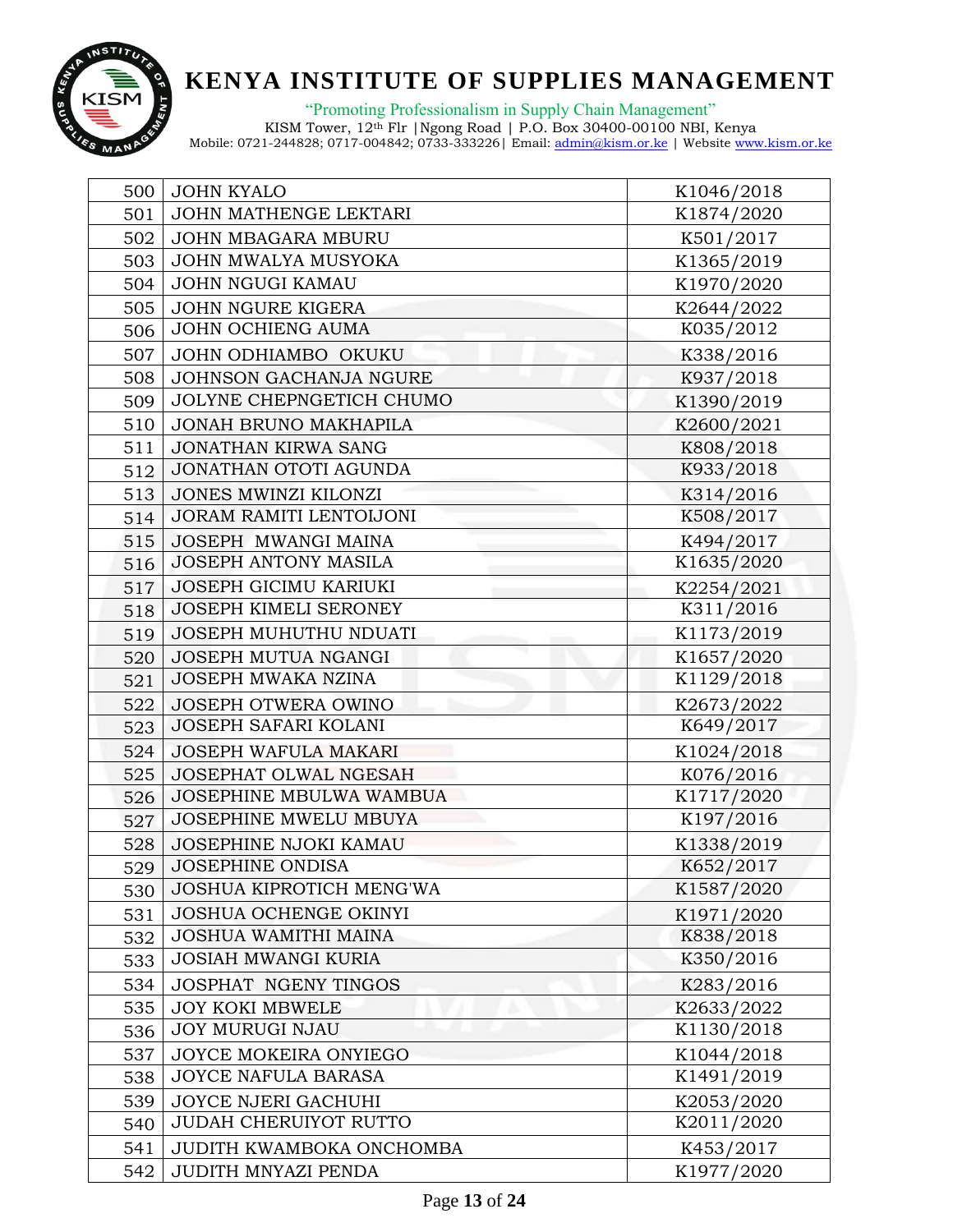

"Promoting Professionalism in Supply Chain Management"

| 543 | JUDY NYANCHOMBA CHEGE         | K2581/2021 |
|-----|-------------------------------|------------|
| 544 | <b>JULIET KALONDU KIIO</b>    | K2010/2020 |
| 545 | <b>JULIUS KYALO MWITHUI</b>   | K881/2018  |
| 546 | <b>JULIUS MUSAU MWILU</b>     | K052/2014  |
| 547 | <b>JULIUS ONYANGO ORARO</b>   | K089/2016  |
| 548 | <b>JUSTINE KIPLAGAT KOECH</b> | K1805/2020 |
| 549 | <b>JUSTUS WAMBUA KIMEU</b>    | K2645/2022 |
| 550 | KAISHA CATHERINE BIDALI       | K387/2017  |
| 551 | <b>KAMAR RAKAM</b>            | K2371/2021 |
| 552 | KAMAU JEREMIAH WAMBUA         | K2592/2021 |
| 553 | KAMOS SIMON NDIWA             | K2541/2021 |
| 554 | KAREN WANGUI MAINA            | K1938/2020 |
| 555 | KEITH MUSYOKI KISUNGUH        | K1979/2020 |
| 556 | KELLY MUKOMA WAGAI            | K2484/2021 |
| 557 | KELVIN KASAINE MUNGASIO       | K863/2018  |
| 558 | <b>KEMBOI KEVIN</b>           | K1152/2018 |
| 559 | <b>KENNEDY AUKA</b>           | K2056/2020 |
| 560 | KENNEDY AWINO ARIEMBI         | K1211/2019 |
| 561 | KENNEDY J OCHWANDO            | K1895/2020 |
| 562 | KENNEDY KIPCHIRCHIR KWAMBAI   | K2670/2022 |
| 563 | KENNEDY ONGOYE OGWENGO        | K408/2017  |
| 564 | KENNETH KANJA MUCHIRU         | K047/2013  |
| 565 | KENNETH KIMUTAI ROP           | K2059/2020 |
| 566 | KENNETH KIREMA MUGAMBI        | K1019/2018 |
| 567 | KENNETH MUGWE WAHOME          | K1325/2019 |
| 568 | KENNETH NGARI NJERU           | K1270/2019 |
| 569 | KEPHA NYANG'AU OMBETA         | K1982/2020 |
| 570 | KEVIN MACDONALD MUEMA         | K2684/2022 |
| 571 | KEVIN MOINDI OMAI             | K2176/2021 |
| 572 | KEVIN NAMATSI OKUBO           | K2039/2020 |
| 573 | KEVIN OKOTH OKINDA            | K1551/2020 |
| 574 | KEVIN WAMBUTSI SALASIA        | K1357/2019 |
| 575 | KEZIAH NGINA NDETO            | K2676/2022 |
| 576 | KEZIAH NJOKI NGARI            | K2625/2022 |
| 577 | KHALIF ABEY HUSSEIN           | K400/2017  |
| 578 | KHALIF SOMANE ISSA            | K1577/2020 |
| 579 | KIBET LEONARD                 | K1036/2018 |
| 580 | KINGSFORD MURIITHI RUCHA      | K1423/2019 |
| 581 | KINYA EVANGELINE RATANYA      | K1326/2019 |
| 582 | KIOKO MUTINDA                 | K2002/2020 |
| 583 | KIPKOECH KIRUI                | K895/2018  |
| 584 | KIPNGETICH NGENO              | K1156/2018 |
| 585 | KIPROTICH ROBERT              | K2362/2021 |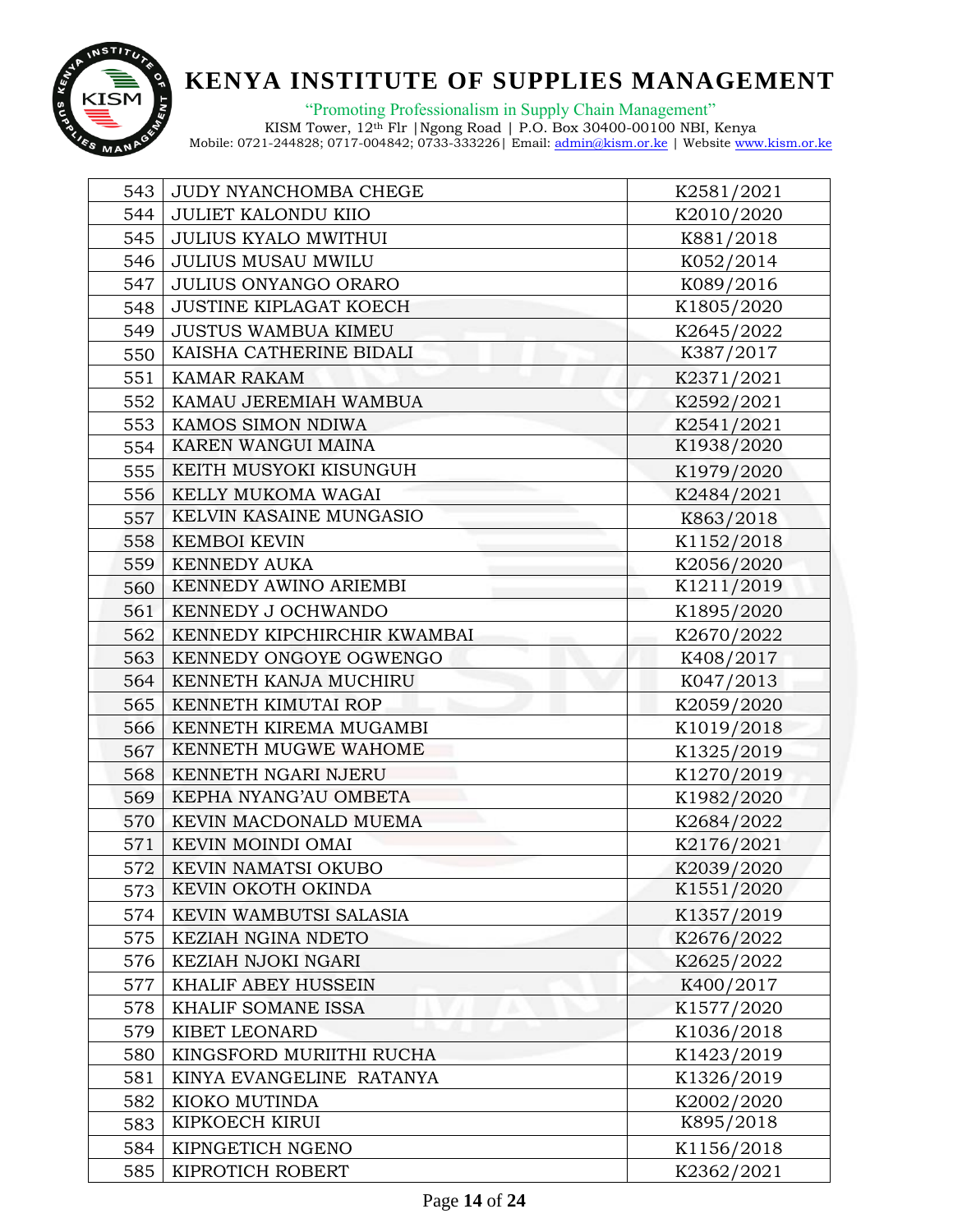

"Promoting Professionalism in Supply Chain Management"

| 586 | LABAN MURUTHI GICHOHI               | K1459/2019 |
|-----|-------------------------------------|------------|
| 587 | <b>LABARAKWE AARON</b>              | K1680/2020 |
| 588 | <b>LABOSO K THEOPHILUS</b>          | K1826/2020 |
| 589 | LAMECK MOGUSU MOGENI                | K2169/2021 |
| 590 | LANGAT BENARD KIMUTAI               | K997/2018  |
| 591 | LAURYNE GRACE ACHILA                | K1205/2019 |
| 592 | LAVENDER AKOTH ONDITI               | K1778/2020 |
| 593 | LAWRENCE MADZAYO MONGO              | K2612/2021 |
| 594 | LAWRENCE OGANGA OIMO                | K1628/2020 |
|     | 595   LAWRENCE WAMALWA NANG'OLE     | K1418/2019 |
| 596 | LAWY NYAMUNI AURA                   | K835/2018  |
| 597 | LAZARUS MUKONGOLO KAUSI             | K1538/2020 |
| 598 | <b>LEON OKUNGU MUMBO</b>            | K2596/2021 |
| 599 | LEONARD NJENGA MUNGAI               | K1059/2018 |
| 600 | LEONARD THOYA MRAMBA                | K1578/2020 |
| 601 | LEVINA KULUNDU WANYONYI             | K058/2015  |
| 602 | LIDBURY MUGABE WERE                 | K1309/2019 |
|     | 603   LILIAN MARGARET ANYANGO OKIDI | K1339/2019 |
| 604 | LILIAN NANJALA WAMBWILE             | K2575/2021 |
| 605 | LILIAN NYABOKE MONCHAMA             | K2678/2022 |
| 606 | LILIAN NYOKABI MUHIA                | K427/2017  |
| 607 | LILIAN ODERO AKINYI                 | K569/2017  |
| 608 | <b>LINDA ATIENO ADERO</b>           | K1487/2019 |
| 609 | LINDA AWUOR NJOGA                   | K802/2018  |
| 610 | LINDA INGARI OSUNDWA                | K031/2012  |
| 611 | LIZA JEBOR KIPRONO                  | K568/2017  |
| 612 | LIZZY MAKENA MWITI                  | K204/2016  |
| 613 | <b>LOICE MUMBI THUGE</b>            | K353/2016  |
| 614 | <b>LOICE WAMBUI MBURU</b>           | K288/2016  |
| 615 | <b>LOKHO HUKA ADAN</b>              | K2320/2021 |
| 616 | LUCY DAMA FONDO                     | K964/2018  |
| 617 | <b>LUCY LUKANIA</b>                 | K2583/2021 |
| 618 | LUCY NJOKI METHU                    | K2148/2021 |
| 619 | LUCY WAMBUI KAMOTHO                 | K278/2016  |
| 620 | LUDOVICAS MWANGI MWACHARO           | K1037/2018 |
| 621 | LYDIA BOSIBORI MIYOGO               | K1554/2020 |
| 622 | LYDIA KAKENYA KORIR                 | K240/2016  |
| 623 | LYDIA KINA EVANSON                  | K1710/2020 |
| 624 | LYDIA KIRIGO GAKUO                  | K2641/2022 |
| 625 | LYDIAH NYAMBURA NDUNG'U             | K1674/2020 |
| 626 | MADINA ALI JILLO                    | K2017/2020 |
| 627 | MAGDALENE RUGUT                     | K2379/2021 |
| 628 | MAGDALINE GAKII MUTHAMIA            | K2685/2022 |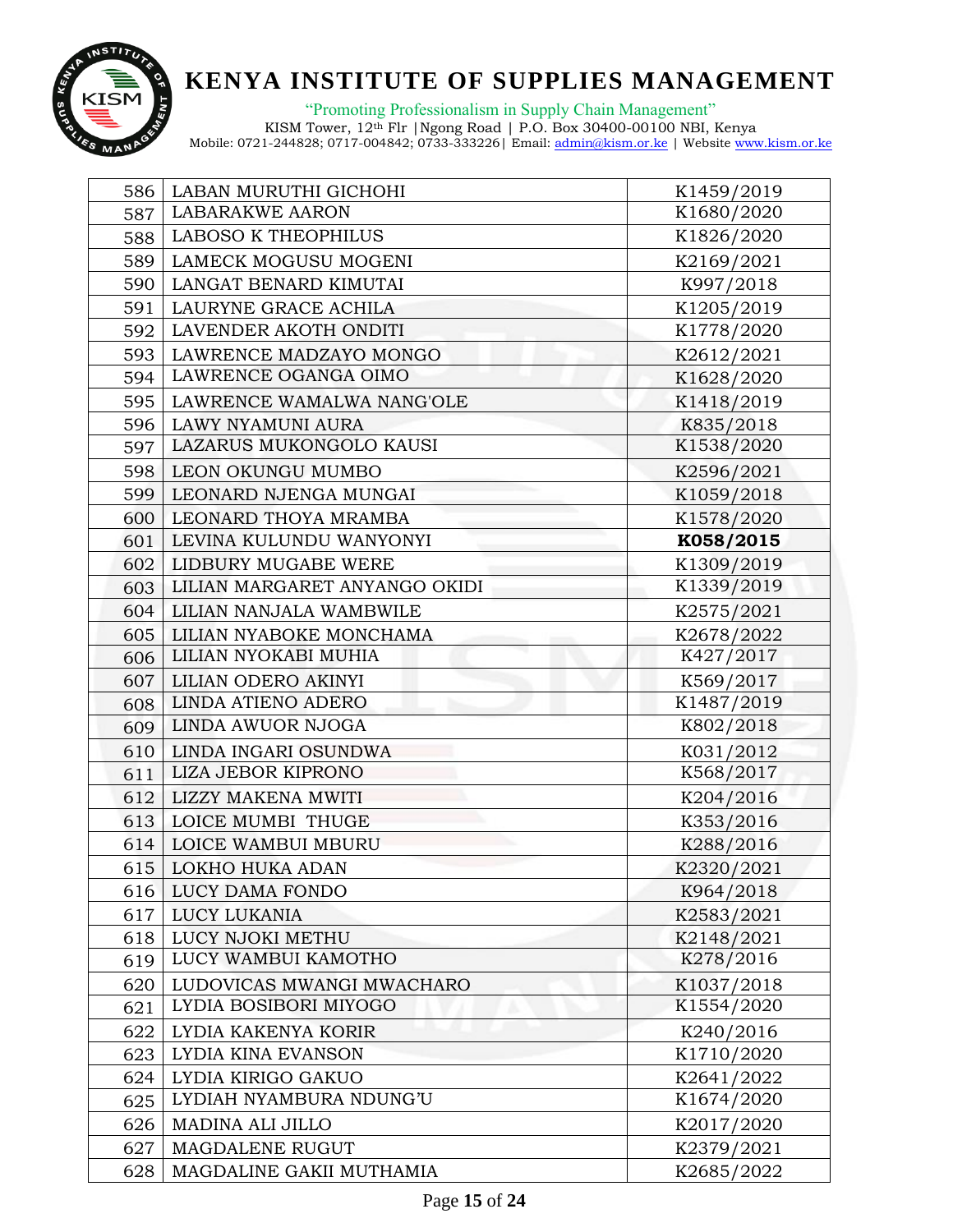

"Promoting Professionalism in Supply Chain Management"

| 629 | MAGDELINA JUNE MJENI MWINGA | K1065/2018 |
|-----|-----------------------------|------------|
| 630 | MARGARET AWINO ADHIAMBO     | K1582/2020 |
| 631 | MARGARET KAGENDO NGARI      | K1801/2020 |
| 632 | MARGARET WAMBUI KARANJA     | K1912/2020 |
| 633 | MARGARET WAMBUI MACHARIA    | K422/2017  |
| 634 | <b>MARIAM ALI MAHMUD</b>    | K527/2017  |
| 635 | <b>MARIE ORINDA</b>         | K1781/2020 |
| 636 | MARION WACEKE THIONG'O      | K1358/2019 |
| 637 | MARK ANTHONY GITHUKU MWANGI | K1045/2018 |
| 638 | <b>MARK WAITA</b>           | K127/2016  |
| 639 | <b>MARTHA KYALAANI</b>      | K1412/2019 |
| 640 | MARTHA WAKIO NJUGUNA        | K1437/2019 |
| 641 | <b>MARTIN BARASA SIMIYU</b> | K1528/2020 |
| 642 | MARTIN GITHUI GACHIRI       | K380/2016  |
| 643 | MARTIN KANG'ETHE GACHUKIA   | K2337/2021 |
| 644 | MARTIN KAZUNGU KATANA       | K2629/2022 |
| 645 | MARTIN MWITI NYAKI          | K1269/2019 |
| 646 | MARTIN OTIENO OKWATTA       | K056/2014  |
| 647 | <b>MARTIN SHEM ATEMO</b>    | K2380/2021 |
| 648 | MARY AWINO MWAMBINGU        | K2070/2020 |
| 649 | MARY KALEVU MUEKE           | K2666/2022 |
| 650 | <b>MARY KANINI KITISYA</b>  | K351/2016  |
| 651 | MARY KARIMI NABEA           | K817/2018  |
| 652 | MARY KERUBO ONCHIRI         | K706/2017  |
| 653 | MARY MKAMBURI MWATIKA       | K216/2016  |
| 654 | MARY MUKULU MBITHI          | K1497/2020 |
| 655 | <b>MARY MUMBI</b>           | K024/2010  |
| 656 | <b>MARY NASWA SIFUMA</b>    | K2584/2021 |
| 657 | MARY NYABOKE MANGERERE      | K461/2017  |
| 658 | <b>MARY RIZIKI NZARO</b>    | K1122/2018 |
| 659 | <b>MARYAM KHAMIS OMAR</b>   | K1377/2019 |
| 660 | MATHEW LEWA CHILUMO         | K2031/2020 |
| 661 | MATHEW MAMO ADANO           | K2642/2022 |
| 662 | MATHEW MBOE PONDA           | K766/2018  |
| 663 | MATILDA JEPKOSGEI           | K226/2016  |
| 664 | MAUREEN CHEBET KORIR        | K1881/2020 |
| 665 | MAUREEN CHEPCHIRCHIR LIPWOP | K1486/2019 |
| 666 | MAUREEN MUTHONI NJAGI       | K1344/2019 |
| 667 | MAUREEN WAITHERA MWENJE     | K623/2017  |
| 668 | MAURICE MUTWIRI GITARI      | K2074/2020 |
| 669 | MAURICE NZIOKA MAKAU        | K1286/2019 |
| 670 | MAURINE CHIYUMBA SHIVACHI   | K1209/2019 |
| 671 | MAURINE MAMAKANA AURA       | K1134/2018 |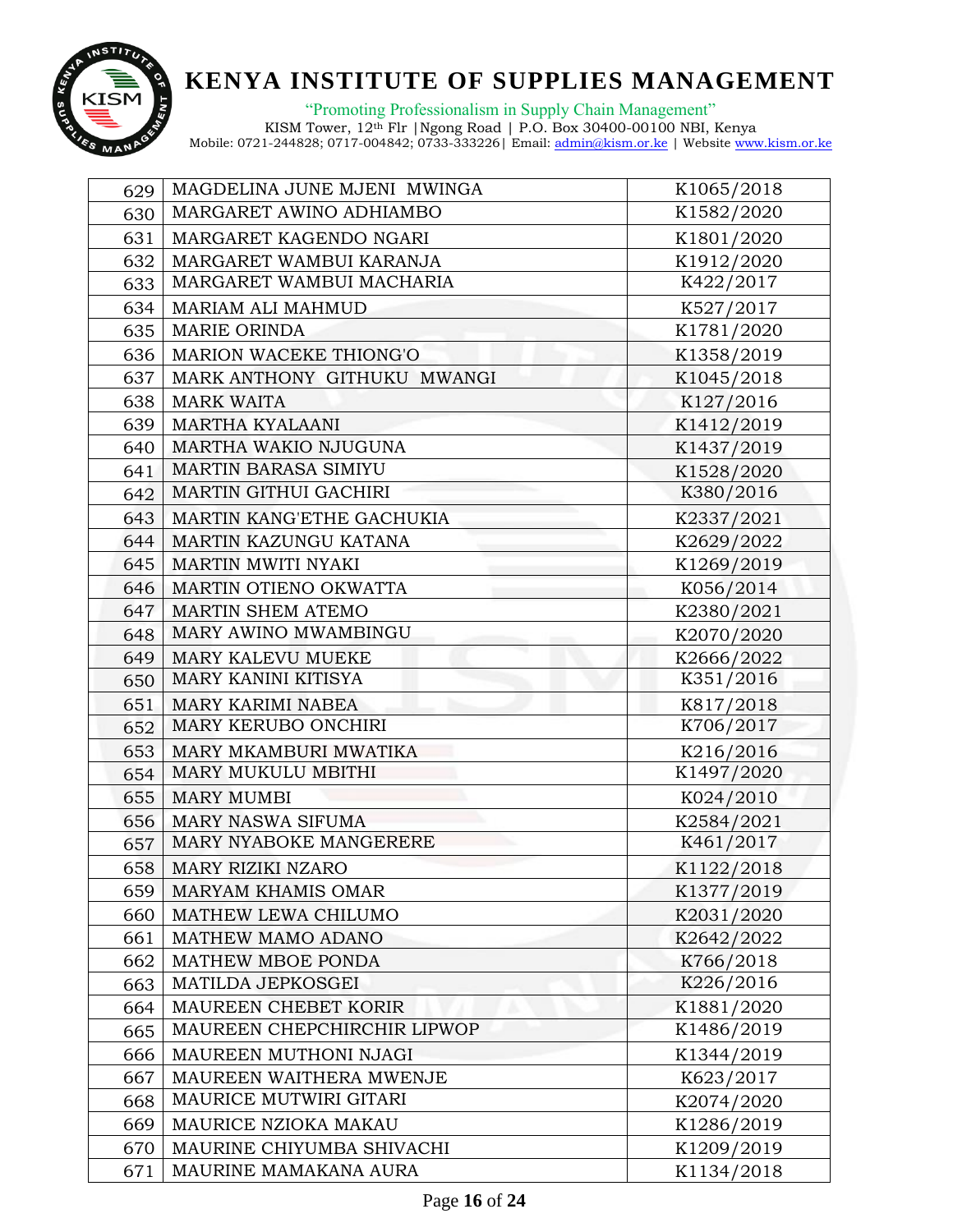

"Promoting Professionalism in Supply Chain Management"

| 672 | MAXIMUS SIWA KAMOTA          | K657/2017  |
|-----|------------------------------|------------|
| 673 | MBITHA NELSON AMANI          | K1666/2020 |
| 674 | MEBBO TEMKO KUTUKHULU        | K2653/2022 |
| 675 | MELODY WANGECI MWANIKI       | K1260/2019 |
| 676 | MERCY CHEPKOECH              | K770/2018  |
| 677 | MERCY JEMUTAI MARINDICH      | K813/2018  |
| 678 | MERCY JESCAH OGERO           | K451/2017  |
| 679 | MERCY KATHAMBI MBURUGU       | K530/2017  |
| 680 | MERCY WANJIRU MUTHONI        | K1677/2020 |
| 681 | MESHACK OGWANG ODAGO         | K2602/2021 |
| 682 | MICHAEL AMUKANGA             | K2297/2021 |
| 683 | MICHAEL EVANS OCHIENG OUMA   | K1226/2019 |
| 684 | MICHAEL GACHIE WANJIRU       | K671/2017  |
|     | 685   MICHAEL GATHURU MBUGUA | K1241/2019 |
| 686 | MICHAEL KEITANY MUNDUI       | K2044/2020 |
| 687 | MICHAEL NTHIGA MBOGO         | K437/2017  |
| 688 | MIGWI BEATRICE MUTHONI       | K826/2018  |
| 689 | MILCAH JERONO                | K264/2016  |
| 690 | MILCAH W. KAMAU              | K2236/2021 |
| 691 | MIRIAM MWENDE NYONGESA       | K565/2017  |
| 692 | MIRRIAM MUMO MUSYIMI         | K936/2018  |
| 693 | MLANDA MWAZONGA MAKANDA      | K1100/2018 |
| 694 | MOHAMED ABDIRAHMAN FARAH     | K318/2016  |
| 695 | MOHAMED ALI KORANE           | K906/2018  |
| 696 | <b>MOHAMED BARE</b>          | K606/2017  |
| 697 | MOHAMED DIRIYE IBRAHIM       | K2577/2021 |
| 698 | MOHAMED HUSSEIN NOOR         | K1589/2021 |
| 699 | MOHAMED IBRAHIM ALI          | K664/2017  |
| 700 | MOHAMED MAALIM ABDI          | K190/2016  |
| 701 | MOHAMED MUSA ABIKAR          | K2312/2021 |
| 702 | MOHAMEDNOOR BASHIR FARAH     | K139/2016  |
| 703 | MOHAMEDNUR KHALIF ADOW       | K1268/2019 |
| 704 | MOMANYI FREDRICK MAUTI       | K1415/2019 |
| 705 | MONICA KERUBO ORINA          | K701/2017  |
| 706 | MONICA NJERI KANGATTA        | K029/2011  |
| 707 | MONICA WAMBUI MUNGAI         | K1384/2019 |
| 708 | MORRIS MUSOMBA WAMBUA        | K1513/2020 |
| 709 | MORRIS TIMOTHY NYAGA         | K027/2010  |
| 710 | MOSES MURIITHI MARANGA       | K181/2016  |
| 711 | MOSES ALLAN OMONDI           | K1453/2019 |
| 712 | MOSES KAGEMA MUMBI           | K1704/2020 |
| 713 | <b>MOSES KIPROP</b>          | K2335/2021 |
| 714 | MOSES KIPTANUI SIRGOI        | K1314/2019 |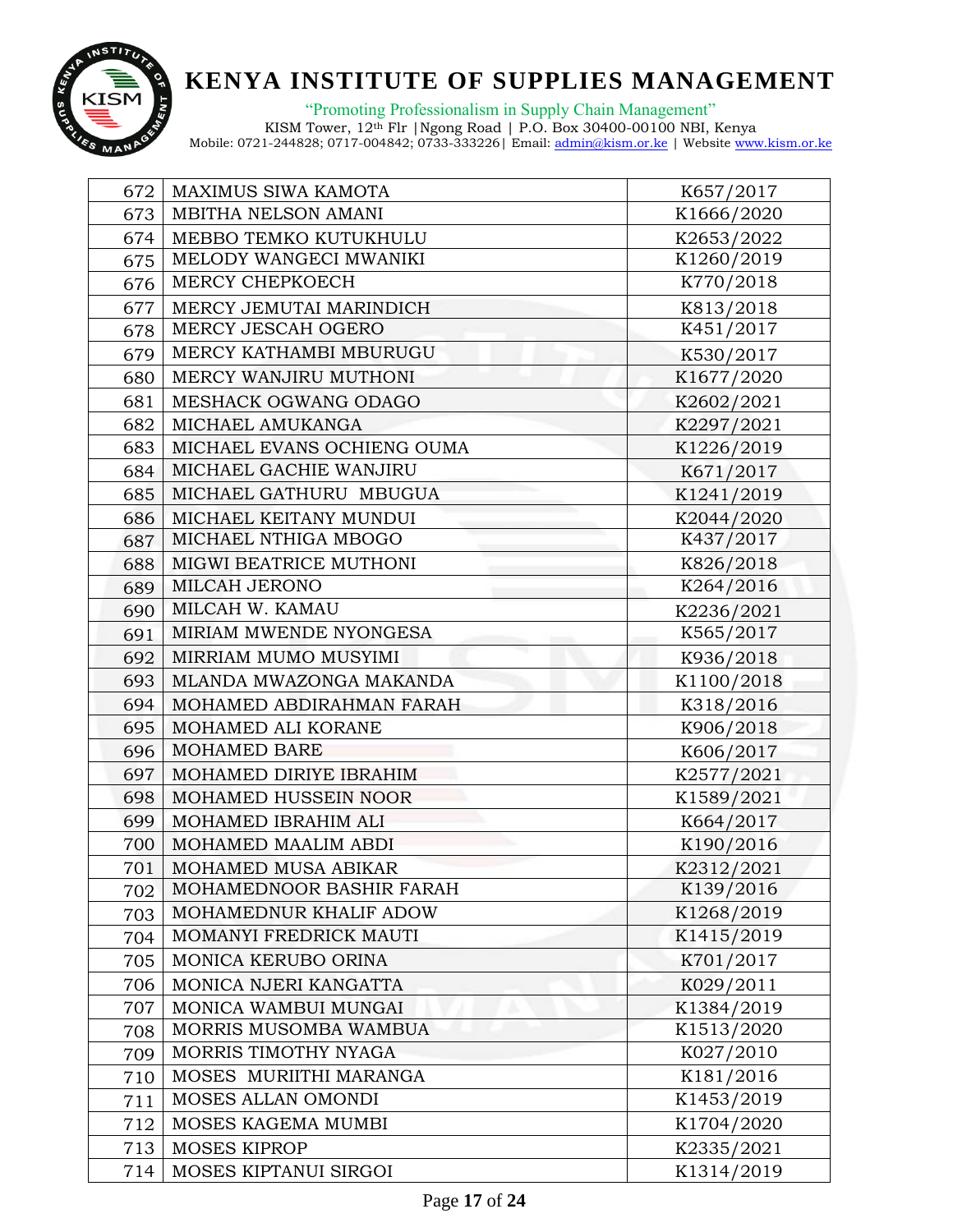

"Promoting Professionalism in Supply Chain Management"

| 715 | MOSES KIPTUM RAGOR           | K2058/2020 |
|-----|------------------------------|------------|
| 716 | <b>MOSES KIRUI TOROITICH</b> | K644/2017  |
| 717 | MUTTAI JOYCE JEROTICH        | K2396/2021 |
| 718 | MWACHARO DIANA NADZUA        | K232/2016  |
| 719 | MWAKE GITHINJI               | K1498/2020 |
| 720 | MWANGI DISHON GITONGA        | K360/2016  |
| 721 | MWANGI MONICA MUTHONI        | K2133/2021 |
| 722 | MWENGEI MUTHOKA DENNIS       | K504/2017  |
| 723 | NABULU LESINKO OLE           | K2363/2021 |
|     | 724   NAIBOR GRAHAM SIMIREN  | K1273/2019 |
| 725 | NANCY CHEPKEMOI RONO         | K454/2017  |
| 726 | NANCY CHEPNGENO NGETICH      | K2594/2021 |
| 727 | NANCY NAINGASHA LENAIROSHI   | K887/2018  |
| 728 | NANCY NJAHIRA NDOMO          | K700/2017  |
| 729 | NAOM KERUBO ONGWAE           | K669/2017  |
| 730 | NAOMI CHELIMO SAINA          | K2356/2021 |
| 731 | NAOMI KALEWA KITHUKA         | K1321/2019 |
|     | 732   NAOMI NUNGARI MBURU    | K136/2016  |
| 733 | <b>NASRA BILLOW HUSSEIN</b>  | K709/2017  |
| 734 | NEEMA MBARU ROBERT           | K440/2020  |
| 735 | NEHEMIAH NJIHIA NGIGI        | K2640/2022 |
|     | 736   NEREAH AKELLO ODUOR    | K2578/2021 |
| 737 | NESPHATE GITONGA GEOFFREY    | K941/2018  |
| 738 | NEWTON KIMUTAI CHOGE         | K1261/2019 |
| 739 | NEWTON MUTEA MURIITHI        | K2105/2020 |
| 740 | NICELLAH WAIRIMU MWAI        | K468/2017  |
| 741 | NICERA WANGIRI NDWIGA        | K2165/2021 |
| 742 | NICHOLAS CHENGEH CHEPTORA    | K1143/2018 |
| 743 | NICHOLAS GITOBU              | K621/2017  |
| 744 | NICHOLAS NJERU MUTHENGI      | K1463/2019 |
| 745 | NIMO ABDULLAHI HUSSEIN       | K1071/2018 |
| 746 | NIXON KIPRONO KANDAWALA      | K847/2018  |
| 747 | <b>NOELLE TANYASSIS</b>      | K1765/2020 |
| 748 | NORAH KAJUJU MUGAMBI         | K1716/2020 |
| 749 | NORAH KHASANDI SHIKULE       | K1685/2020 |
| 750 | NORAH NYANGASI MUKUNA        | K1142/2018 |
| 751 | <b>NURIA MOLU BILIDHA</b>    | K2167/2021 |
| 752 | <b>NURIA SHEIKH TAKOY</b>    | K785/2018  |
| 753 | NURWIN FOZIA RAJAB           | K079/2016  |
| 754 | NYANGWESO ONYANGO REUBEN     | K2364/2021 |
| 755 | OBED AMURIA ERUKWAN          | K1204/2019 |
| 756 | OGACHI JOSEPH FIDELIS        | K001/2008  |
| 757 | OKENO CHRIS OMONDI           | K1072/2018 |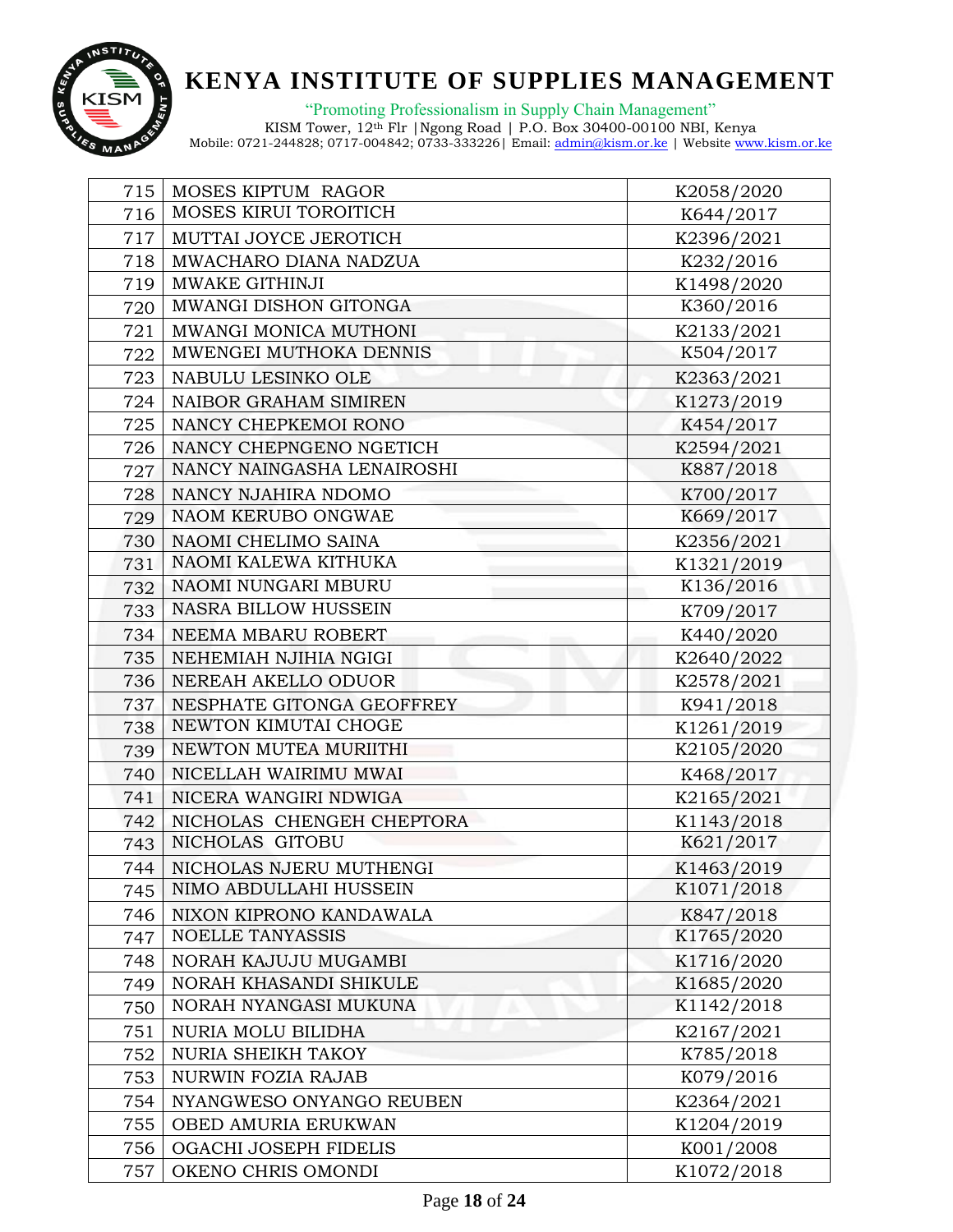

"Promoting Professionalism in Supply Chain Management"

| 758 | OLIVE MLALE MKAKINA                | K2098/2020 |
|-----|------------------------------------|------------|
| 759 | OMAR ABDALLA                       | K1419/2019 |
| 760 | ONESMUS MUEMA KINYANZUI            | K390/2017  |
| 761 | ONESMUS MUSYOKI MUEMA              | K401/2017  |
| 762 | ONGARO MAGANGA JOB                 | K1431/2019 |
| 763 | ONYANGO KENNEDY MITO               | K1489/2019 |
| 764 | ORINA ENOCK ORWOBA                 | K2247/2021 |
| 765 | ORINA MOCHACHE STEPHEN             | K1323/2019 |
| 766 | <b>OSCAR BARASA AWORY</b>          | K858/2018  |
| 767 | <b>OSMAN ALI SAMAN</b>             | K2352/2021 |
| 768 | OUMA MONICA OGOLLA                 | K957/2018  |
| 769 | OYARO NYABOKE VANE                 | K1790/2020 |
| 770 | OYOO JUDITH ADHIAMBO               | K670/2017  |
| 771 | PAMELA MALENYA                     | K1396/2019 |
| 772 | PAMELA MALUTI                      | K441/2017  |
| 773 | PAMELA MARENDI NYABOKE             | K114/2016  |
|     | 774   PAMELA NANJALA WAKOLI        | K371/2016  |
|     | 775   PATIENCE PAHE MUMBA          | K1739/2020 |
| 776 | <b>PATRICIA NYAGUTHIE WANYOIKE</b> | K2503/2021 |
| 777 | PATRICIA SYOMBUA KIOKO             | K154/2016  |
| 778 | PATRICIA WANJA KATHURIMA           | K1688/2020 |
| 779 | PATRICK ABUYA OWEKE                | K829/2018  |
| 780 | PATRICK CHERUIYOT KORIR            | K1154/2018 |
| 781 | PATRICK KANYUNGO WANJUKI           | K256/2016  |
| 782 | PATRICK KIPKOECH ROTICH            | K2582/2021 |
| 783 | PATRICK MASAGO MOKINYO             | K2490/2021 |
| 784 | PATRICK MUEMA KIEMA                | K192/2016  |
| 785 | <b>PATRICK PAUL MEYO</b>           | K2158/2021 |
|     | 786   PAUL GATHIGA KAMAU           | K369/2016  |
| 787 | <b>PAUL MATHENGE NYATHORE</b>      | K717/2017  |
| 788 | PAUL MUCHIRA NJAGI                 | K1981/2020 |
| 789 | PAUL MUINDE MUTISYA                | K624/2017  |
| 790 | PAUL MUKURIA NGUNJIRI              | K903/2018  |
| 791 | PAUL NYAREGA DZORO                 | K2654/2022 |
| 792 | PAUL PANUEL NYAGA                  | K261/2016  |
| 793 | PAULINE M WAWIRA NJIRU             | K686/2017  |
| 794 | PAULINE MBULWA KILONZO             | K128/2016  |
| 795 | PENINAH CHEPITOK RUTTO             | K854/2018  |
| 796 | PETER CHIGIRI MWARABU              | K1136/2018 |
| 797 | PETER KABUGU NDICHU                | K668/2017  |
| 798 | PETER KIMANTHI MUTHOKA             | K1833/2020 |
| 799 | PETER KIOGOTHI KABOKA              | K2601/2021 |
| 800 | PETER KITONYI KIOKO                | K362/2016  |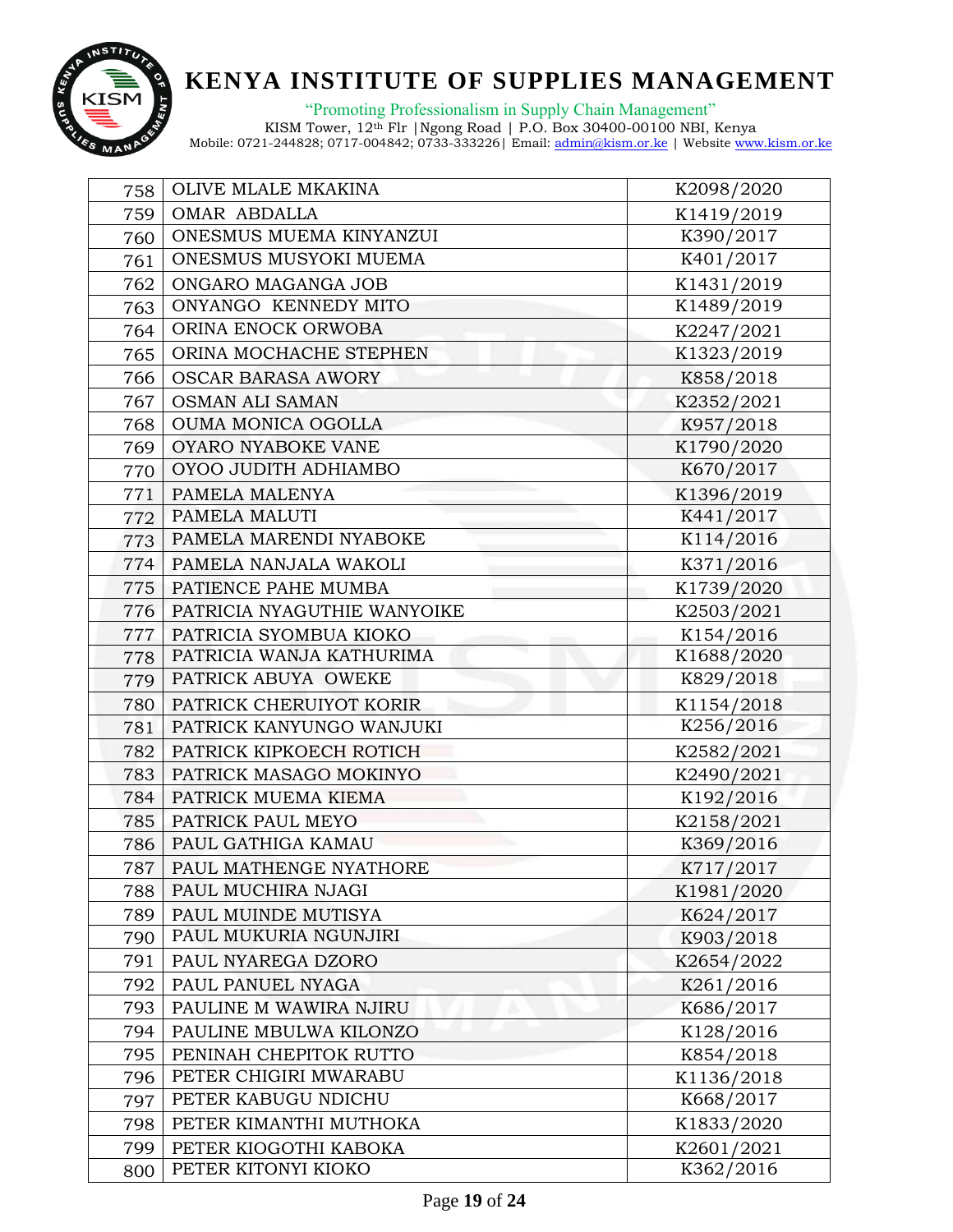

"Promoting Professionalism in Supply Chain Management"

| 801 | PETER MAINA WANGUI                | K1161/2019 |
|-----|-----------------------------------|------------|
| 802 | PETER MBWANGI MWAKIMA             | K1926/2020 |
| 803 | PETER MUNGAI MURIGI               | K1827/2020 |
| 804 | PETER MWANGANGI MUTEVU            | K2675/2022 |
| 805 | PETER NGAO MUTUA                  | K2616/2022 |
| 806 | PETER NJOROGE MWANGI              | K724/2018  |
| 807 | PETER NJUGUNA MWANGI              | K078/2016  |
| 808 | PETER ODHIAMBO NYANGWARA          | K162/2016  |
| 809 | PETER RIONORIPO AKUDUNYANG PSERET | K1646/2020 |
| 810 | PETERSON NDEGWA KAMUNYA           | K1719/2020 |
| 811 | PETRONILLA REHEMA KEAH            | K1761/2020 |
| 812 | PHANICE ADHIAMBO ONYANGO          | K2560/2021 |
|     | 813   PHARIS GITAU KINYANJUI      | K319/2016  |
| 814 | PHILEMON ONGALO OMUTITI           | K2651/2022 |
| 815 | PHILIGONAH KWAMBOKA ONSARE        | K2631/2022 |
| 816 | PHILIP ANTONY MATHENGE MUIGA      | K174/2016  |
| 817 | PHYLIS NJERI NDUNG'U              | K2237/2021 |
| 818 | PRICSILLA MURUGI MACHARIA         | K2102/2020 |
| 819 | PRISCAH CHEPCHIRCHIR BETT         | K1652/2020 |
| 820 | PRISCILLA MWAKA MUNGA             | K413/2017  |
| 821 | PRISCILLA NDINDI MUSYOKA          | K1232/2019 |
| 822 | PRISCILLAH WANJIRU MBURU          | K1089/2018 |
| 823 | PURITY MUKIRI MWIRIGI             | K402/2017  |
| 824 | RACHAEL RESIAN PERTET             | K1735/2020 |
| 825 | RACHEAL WANGECHI NYINGI           | K1225/2019 |
| 826 | RACHEL RAHAB WAMAITHA NDUNG'U     | K398/2017  |
| 827 | RAHAB FURAHA DAVID                | K2327/2021 |
| 828 | RAYMOND KIPROTICH KOROS           | K865/2018  |
| 829 | RAYMOND TOMNO KIBICHI             | K199/2016  |
| 830 | REGINA JEROTICH KIBOR             | K1500/2020 |
| 831 | REUBEN MUTISYA KIMEU              | K550/2017  |
| 832 | REUBEN MWENDA MAUKI               | K635/2017  |
| 833 | RHODA ESIRABA ONDISO              | K1472/2019 |
| 834 | RHODAH NZOVILA                    | K1586/2020 |
| 835 | RICHARD CHERUIYOT BII             | K729/2018  |
| 836 | RICHARD KAGUNDA MAINA             | K2052/2020 |
| 837 | RICHARD KIMUTAI KILEL             | K475/2017  |
| 838 | RICHARD KIPKURUI KAPLELACH        | K779/2018  |
| 839 | RICHARD OGAKE OTONDI              | K2668/2022 |
| 840 | RICHARD OLIECH ODUONG             | K1382/2019 |
| 841 | RISPER NYAMOITA LUKA              | K507/2017  |
| 842 | RIZIKI MATANO CHOGA               | K105/2016  |
| 843 | ROBERT KAZUNGU RIZIKI             | K678/2017  |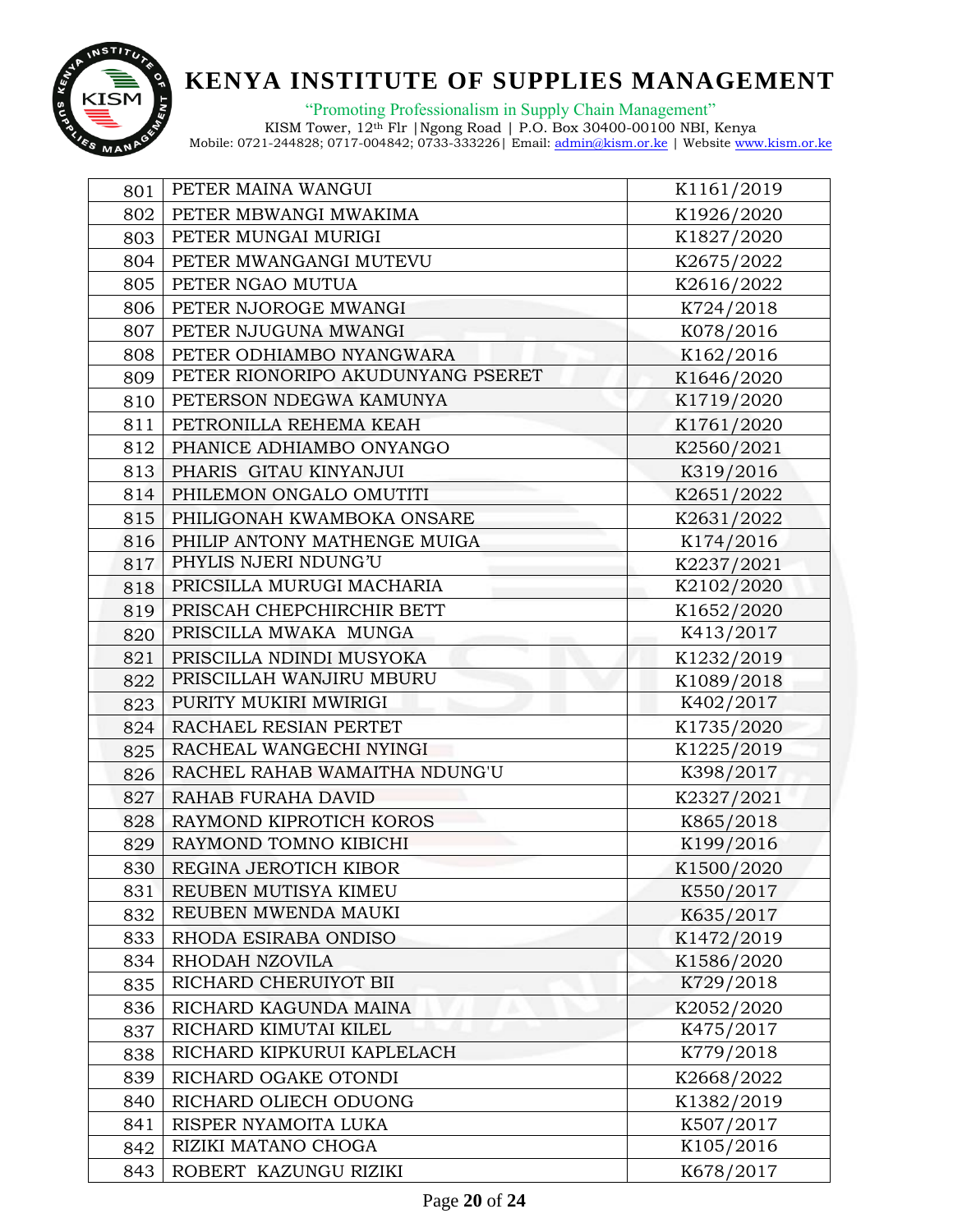

"Promoting Professionalism in Supply Chain Management"

| 844 | ROBERT KANYI WACHIRA       | K1210/2019 |
|-----|----------------------------|------------|
| 845 | ROBERT NGATA WAINAINA      | K2658/2022 |
| 846 | RODAH JELIMO CHERUTICH     | K1651/2020 |
| 847 | RODGERS KIPROP KIPTURGO    | K469/2017  |
| 848 | ROMANA AUMA OKWANY         | K2559/2021 |
| 849 | RONO EDWIN KIPNGETICH      | K831/2018  |
| 850 | ROSAITA WAVINYA MUSENGYA   | K2040/2020 |
| 851 | ROSALIA MAGOMBE DZOMBO     | K2314/2021 |
| 852 | ROSE ACHIENO MUKHONGO      | K143/2016  |
| 853 | ROSE KANANA MUGAMBI        | K088/2016  |
| 854 | <b>ROSE MUNIAFU</b>        | K361/2016  |
| 855 | ROSE SOILA SHUNET          | K2604/2021 |
| 856 | ROSELYN NJERI MUTAHI       | K1824/2020 |
| 857 | ROSEMARY AKINYI OMOLO      | K2546/2021 |
| 858 | ROSEMARY NDUNGE DAUDI      | K1387/2019 |
| 859 | ROTICH ROBERT              | K2507/2021 |
| 860 | RUBEN KIPRONO              | K1275/2019 |
| 861 | <b>RUTH AWINO OGOLA</b>    | K2657/2022 |
| 862 | RUTH JEPKOECH ROP          | K2076/2020 |
| 863 | RUTH NTHENYA SILA          | K2310/2021 |
| 864 | RUTH NYAMBURA MWANGI       | K2304/2021 |
| 865 | <b>RUTH WANJIRU MUGO</b>   | K1675/2020 |
| 866 | RYAN ALFRED OUKO           | K1973/2020 |
| 867 | SAADIA ABDI HUSSEIN        | K2209/2021 |
| 868 | SAADIA HAJI ADANKHALIF     | K176/2016  |
| 869 | SAADIA MOHAMUD ISSAK       | K2446/2021 |
| 870 | SAHARA MUHUMED ADAN        | K2005/2020 |
| 871 | <b>SAID ABDI ELMI</b>      | K506/2017  |
| 872 | SALAD KIKUYU SARITE        | K126/2016  |
| 873 | <b>SALAT ADAN BULLE</b>    | K811/2018  |
| 874 | SAMMY ODARI NAMUSONGE      | K2467/2021 |
| 875 | <b>SAMSON JUMA OKUMU</b>   | K1876/2020 |
| 876 | SAMSON ODHIAMBO OKOK       | K1891/2020 |
| 877 | SAMUEL B.OBWOCHA           | K038/2012  |
| 878 | SAMUEL KARIUKI MAINA       | K1414/2019 |
| 879 | SAMUEL MARK THINGURI MATHU | K1380/2019 |
| 880 | SAMUEL MUCHIRI MWANGI      | K726/2018  |
| 881 | SAMUEL MUTHIKE MUTUKU      | K1176/2019 |
| 882 | SAMUEL MUTHUI IKIMA        | K330/2016  |
| 883 | SAMWEL NANOK KOSPIR        | K967/2018  |
| 884 | SAPHIA FARHIA ABASS        | K2606/2021 |
| 885 | SARAH MUTHONI NDIRANGU     | K262/2016  |
| 886 | SARAH OWANO NDUBI          | K2628/2022 |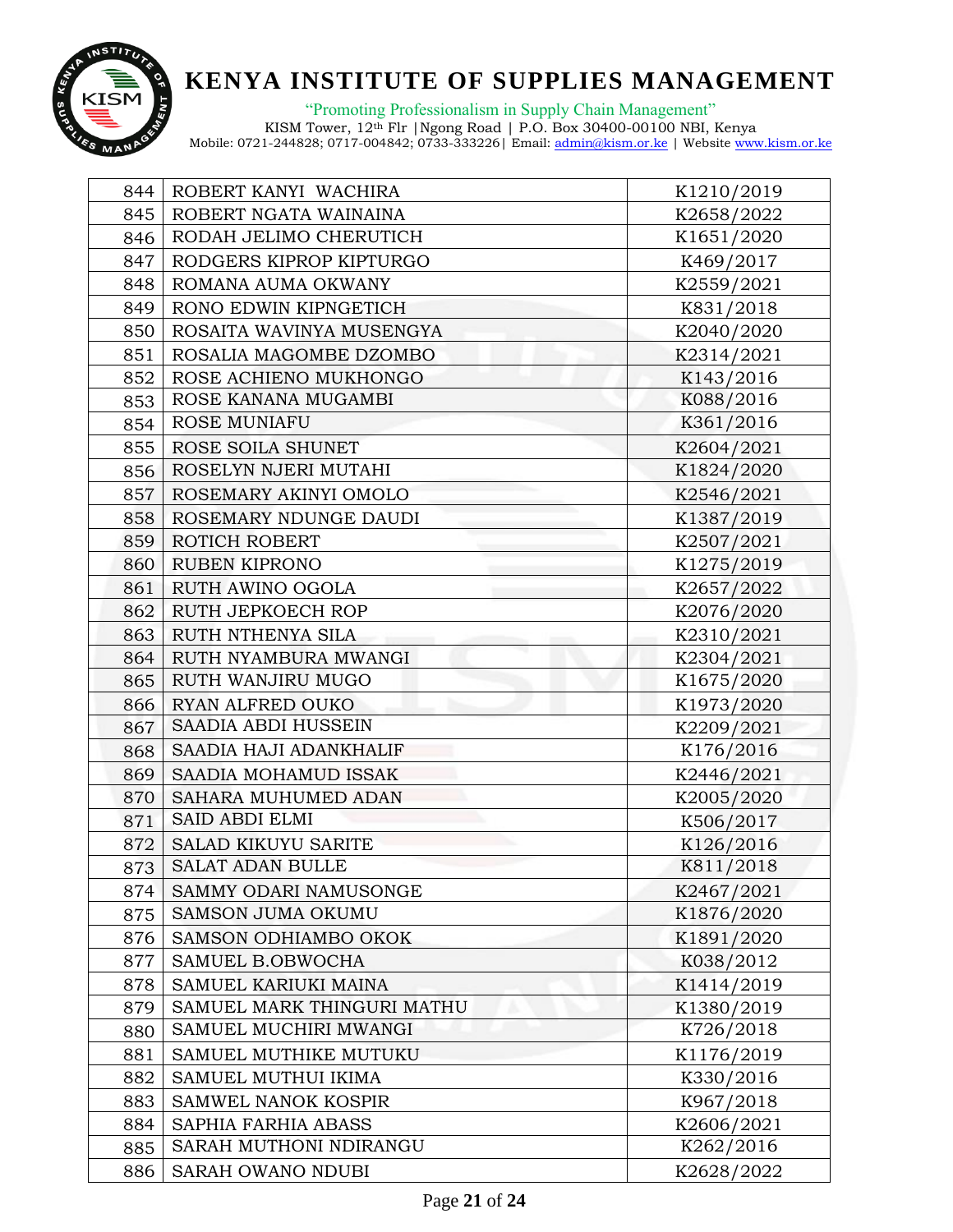

"Promoting Professionalism in Supply Chain Management"

| 887 | <b>SARAH SIAMBI</b>           | K1303/2019 |
|-----|-------------------------------|------------|
| 888 | SAUL CYPRUS AMEMBA            | K2417/2021 |
| 889 | SCHOLASTICAH K MUTHARA        | K229/2016  |
| 890 | SCOLASTICA NARASHA GALGIDHELE | K2590/2021 |
| 891 | SERAH KANGWELE MALONZA        | K421/2017  |
| 892 | SERAH WANJIRU NGUGI           | K2234/2021 |
| 893 | SHADRACK KIBET RUTTO          | K1170/2019 |
| 894 | SHAFEE YAQUB MOHAMED          | K658/2017  |
| 895 | <b>SHAMSI MUENI MAINA</b>     | K1726/2020 |
| 896 | SHARIFA ADONYO SHABRAM        | K1958/2020 |
| 897 | <b>SHARON NDUTA GITAU</b>     | K2510/2021 |
| 898 | SHEENA NG'ENDO MUNAH          | K2636/2022 |
| 899 | <b>SHEILA AKALA</b>           | K590/2017  |
| 900 | <b>SILAS CHEBII KIMITEI</b>   | K2419/2021 |
| 901 | <b>SILAS E NJERU</b>          | K1139/2018 |
| 902 | SILLA OJWANG ODHIAMBO         | K2299/2021 |
| 903 | <b>SIMON CHAI JEFWA</b>       | K614/2017  |
| 904 | SIMON KIMANI MUCHUNU          | K1975/2020 |
| 905 | SIMON WAGURA WAITHAKA         | K1395/2019 |
| 906 | SIYAD MAALIM ABDISHAKUR       | K2639/2022 |
| 907 | SLYSTONE MALOMBE MUTAMBU      | K2677/2022 |
| 908 | SOLOMON GITAHI GICHOHI        | K2487/2021 |
| 909 | SOLOMON KIPSIRIA BIWOTT       | K890/2018  |
| 910 | SOLOMON LESERE KITIYIA        | K1298/2019 |
| 911 | SOPHIA ATIENO OGILA           | K745/2018  |
| 912 | SOPHIA MWIHAKI MUTURI         | K1750/2020 |
| 913 | SOSTANIS OKOTH OTIENO         | K497/2017  |
| 914 | <b>SOSTEN KIBET LELAN</b>     | K2589/2021 |
|     | 915   STANLEY NDIRANGU NDUNGU | K1360/2019 |
| 916 | STEPHEN CHEPSOIYO CHEPKANGOR  | K1104/2018 |
| 917 | STEPHEN IKHOLI ESHARANDA      | K2309/2021 |
| 918 | STEPHEN MUINDI MBITHI         | K293/2016  |
| 919 | STEPHEN NGUTI MAINA           | K386/2017  |
| 920 | STEVENS OMONDI MUSEWE         | K1048/2018 |
| 921 | <b>SUSAN CHESANG</b>          | K783/2018  |
| 922 | <b>SUSAN JELIMO</b>           | K2663/2022 |
| 923 | SUSAN WAMBUI KAMAU            | K1649/2020 |
| 924 | SUSAN WANJIRU MWANGI          | K982/2018  |
| 925 | SUSAN WANZA MUTUA             | K389/2017  |
| 926 | SUZANNE WAMBUI WAMBUGU        | K2652/2022 |
| 927 | SYLVESTER WAMBUGU KAMAU       | K096/2016  |
| 928 | SYLVIA KAJUJU KIMATHI         | K2681/2022 |
| 929 | TABITHA NELLERIA BARASA       | K1362/2019 |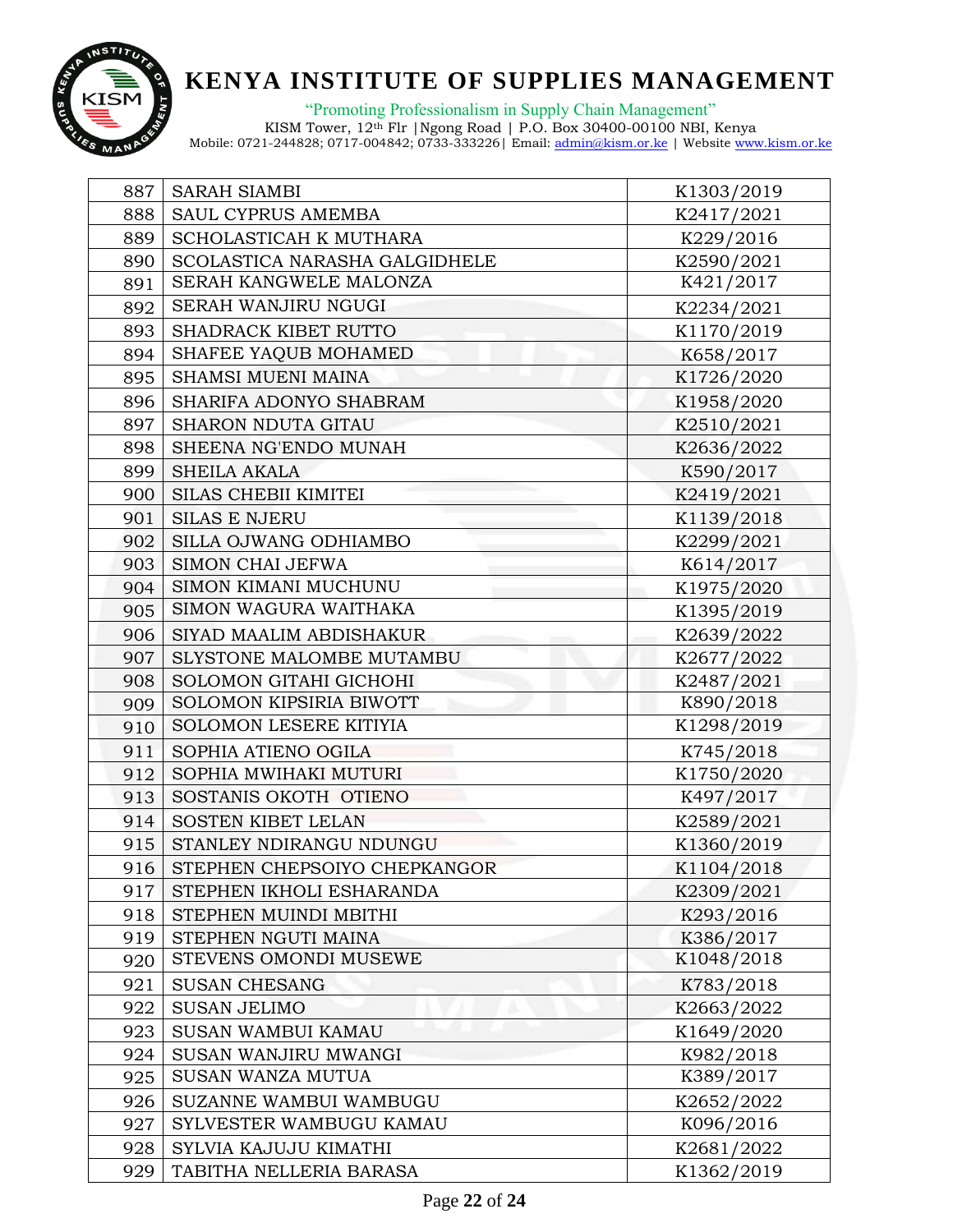

"Promoting Professionalism in Supply Chain Management"

| 930 | TECLAH CHEPCHUMBA LEL           | K2659/2022 |
|-----|---------------------------------|------------|
| 931 | TEDDY KIARIE KARANJA            | K2197/2021 |
| 932 | TENOI KIBIWOT ZEPHANIA          | K2342/2021 |
| 933 | TERESIA KAVUTHA KITONGA         | K443/2017  |
| 934 | TERESIA MUTHONI KARURI          | K2512/2021 |
| 935 | TERRY NYACHUMBA MACHIRA         | K1057/2018 |
| 936 | TESSAH NKATHA KOBIA             | K2101/2020 |
| 937 | THADEUS OKUDUBA ODINGA          | K312/2016  |
| 938 | THOMAS MUTISYA WAMBUA           | K567/2017  |
| 939 | THOMAS OKOTH ONDENGE            | K2439/2021 |
| 940 | THOMAS OTIENO AFWAMBO           | K2198/2021 |
| 941 | TIMOTHY OCHANGO INGUTIA         | K1478/2019 |
| 942 | TIMOTHY TARUS SEUREY            | K763/2018  |
| 943 | TITUS KILONZO MWELE             | K1627/2020 |
| 944 | TOM JAPHETH ASEKA               | K419/2017  |
| 945 | TOM LUTUBULA MAYENDE            | K2650/2022 |
|     | 946   VALARY CHELAGAT           | K2394/2021 |
| 947 | <b>VALERIE SANAYIAN SANKALE</b> | K2570/2021 |
| 948 | VALERIN NJOKA MWANGI            | K186/2016  |
| 949 | VERONICA AKINYI OLOO            | K2618/2022 |
| 950 | VERONICAH KISIO NZOKA           | K2495/2021 |
| 951 | VERONICAH MWENDE PETER          | K1825/2020 |
| 952 | VERONICAH NUNGA CHEGE           | K2349/2021 |
| 953 | VERONICAH WANGUI CHEGE          | K1095/2018 |
| 954 | VICTOR KARIITHI KOBIA           | K930/2018  |
|     | 955   VICTOR MUCHEMI GICHUKI    | K1201/2019 |
| 956 | <b>VICTOR TSUMA</b>             | K1082/2018 |
| 957 | VICTORIA MWIKALI MULWA          | K1644/2020 |
| 958 | <b>VINCENSIA ANYANGO APOPA</b>  | K073/2016  |
| 959 | VINCENT KIMANI GATHONI          | K2599/2021 |
| 960 | VINCENT SODA JANJI              | K2610/2021 |
| 961 | VIOLET N INDIAZI                | K627/2017  |
| 962 | VIRGINIA RARIN SABAYA           | K2543/2021 |
| 963 | VIRGINIA WAHU MWAI              | K1151/2018 |
| 964 | VITALIS KAMWESA WAFULA          | K2020/2020 |
| 965 | WAKO YUSSUF DAKICHA             | K2609/2021 |
| 966 | WALTER NYAMONGO MOKOGI          | K2682/2022 |
| 967 | WAMBUA ERIC MUANGE              | K2361/2021 |
| 968 | WANJIKU GACURU MUHANDI          | K2494/2021 |
| 969 | WENDY MUTHONI                   | K2613/2021 |
| 970 | WESONGA BONFACE ODHIAMBO        | K2588/2021 |
| 971 | WILBROD MULUPI NAMUTALI         | K417/2017  |
| 972 | WILFRED NYAMBARIGA OMBUI        | K1282/2019 |